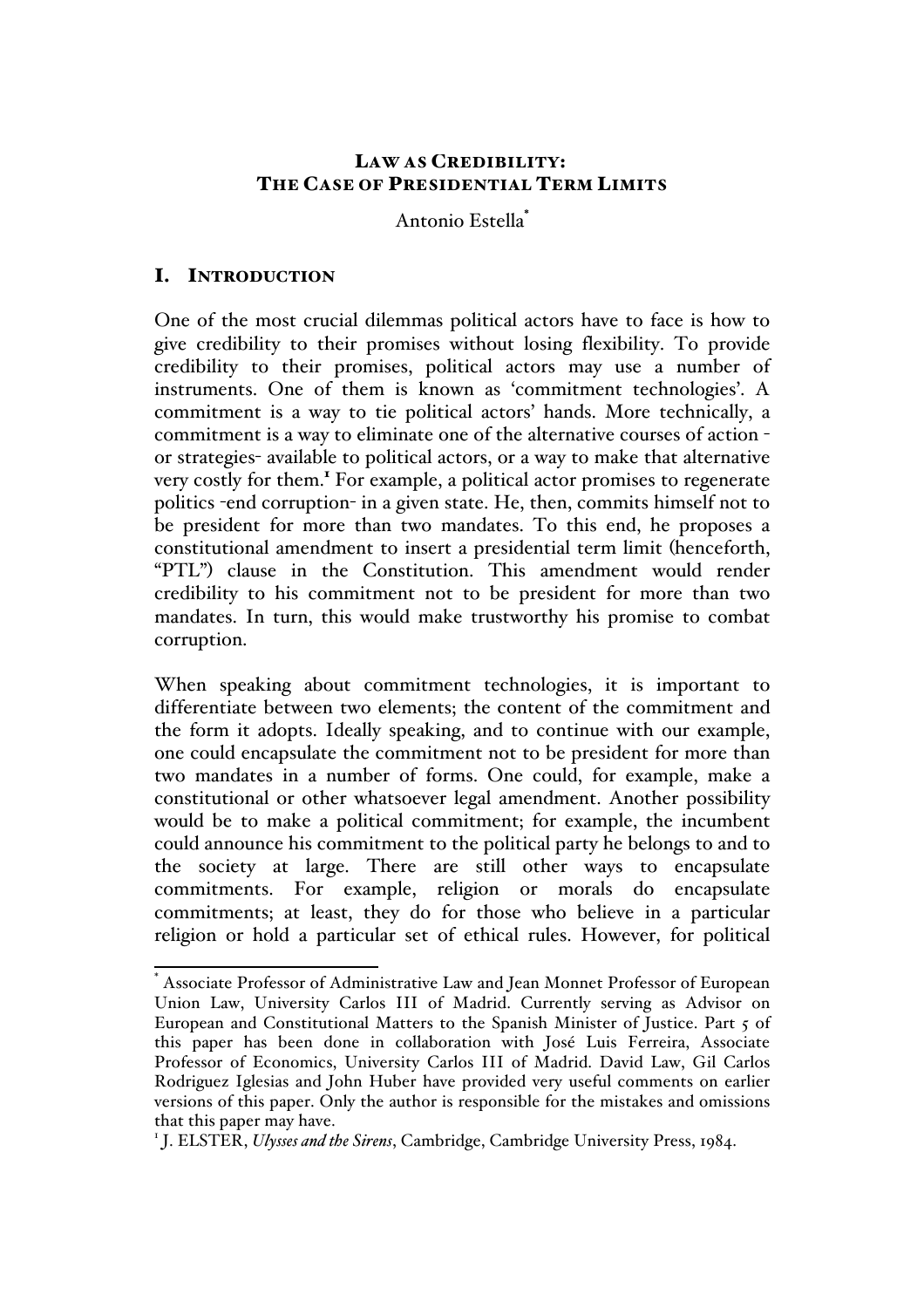In this article, I shall try to answer two related questions. First, when does it make sense for a political actor to choose law instead of politics in order to encapsulate commitments? My argument is that political actors, if rational, would be expected to choose law instead of politics when they are interested in giving the maximum degree of credibility to a particular commitment. However, choosing law may imply a loss of flexibility. Therefore, if rational, political actors should choose politics instead of law when looking for more flexibility than credibility. Of course, this argument relies upon a certain vision of law as credibility, according to which law is the most sophisticated institutional technology designed to give credibility to commitments. I shall explain this vision in the first part of this article.

The second question relates to the conditions under which political actors will choose law instead of politics. In other words, the second question relates to the conditions under which political actors will want more credibility than flexibility. My argument here will be that this decision is contingent upon the political actors' motivations lying behind the commitment, both at the time they make the commitment and at the time they have to implement it.

In order to illustrate this discussion, I will use a particular example, the example of presidential term limits. It must be clear from the outset that my purpose is not to explain the emergence and evolution of this commitment. I will use the PTL example only as a way to better illustrate the principal arguments of this paper.

## II. LAW AS CREDIBILITY

As stated before, the first question I want to address is when it is rational for a political actor to choose law instead of politics for commitments. On one hand, political actors make promises continually. Politics is based -at least, in part- in the political actors' capacity to make promises. However, the interesting thing about politics is not political actors' agency to make promises, but rather the capacity to make the others believe that they will fulfil the promises they make. In other words, one of the main issues in politics is how political actors solve, or attempt to solve, their credibility problems. Therefore, when a political actor promises, for example, that he is going to reduce taxes, it is legitimate that people question -at least, to a certain extent- whether the political actor will implement his commitment. Note that the importance of this lies in the fact that, other things being equal, people's support to the political actor will be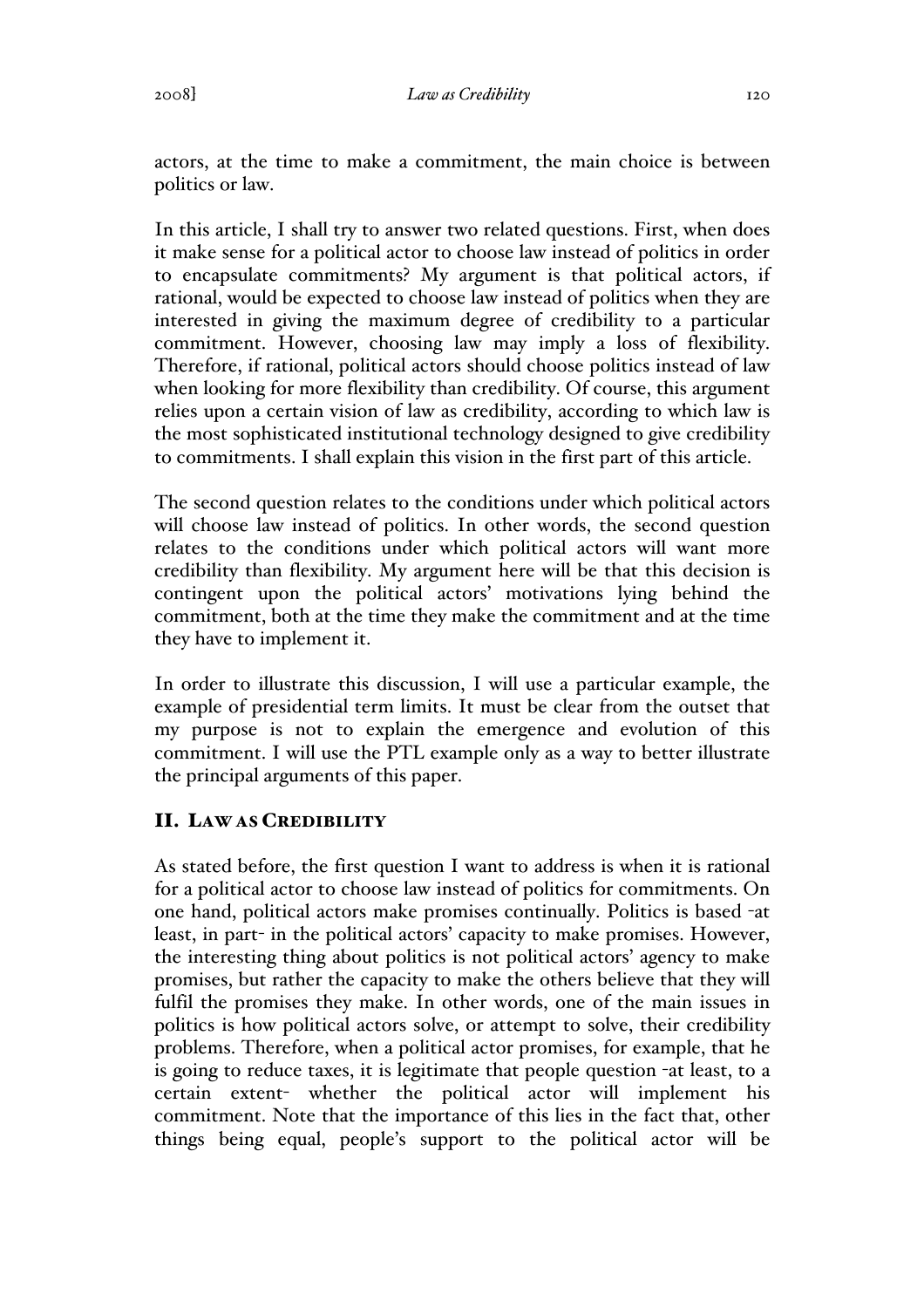contingent upon the capacity he has to make them believe in his promise. Thomas Schelling formulates very nicely the importance of credibility in politics in the following passage:

"After facts, and predictions, we come at last to intentions. Can the president convince us that he is determined to do what he has said he will do? Can he persuade us that he will not change his mind as the costs accumulate and the risks become vivid? Has he correctly assessed the costs and the risks, or does his adamant determination reflect innocent miscalculation?"<sup>2</sup>

The story of the debate around presidential term limits in Spain may be useful to further show the credibility problems a political actor has to face. Contrary to what happens in the US Constitution Twenty-Second Amendment, $3$  the Spanish Constitution does not establish a clause limiting the number of presidential terms. But also differently from what happened in the US tradition before the Twenty-Second Amendment was enacted, in Spanish young democracy there has not been a political tradition of limiting presidential mandates. The American tradition was started by George Washington and was respected, in spite of several unsuccessful attempts to break it, until Franklyn Delano Roosevelt came to power. Once FDR's second mandate was approaching its end, the Second World War exploded; which, according to all chronicles, was at the basis of FDR's decision to burst the PTL American tradition. FDR won not only a third mandate, but also a fourth one.<sup>4</sup> After this episode -considered by some as one of the most regrettable chapters of American constitutional history-, <sup>5</sup> republicans prompted an amendment to the US Constitution in order to introduce a PTL clause, which took effect in 1951.

 <sup>2</sup> T. SCHELLING, "Establishing Credibility: Strategic Considerations", *American Economic Review*, May 1982, pp. 78-ff.

<sup>&</sup>lt;sup>3</sup> This amendment reads as follows: "No person shall be elected to the office of the president more than twice, and no person who has held the office of president, or acted as president, for more than two years of a term to which some other person was elected president shall be elected to the office of the president more than once. But this article shall not apply to any person holding the office of president, when this article was proposed by the Congress, and shall not prevent any person who may be holding the office of president, or acting as president, during the term within which this article becomes operative from holding the office of president or acting as president during the remainder of such term".

<sup>&</sup>lt;sup>4</sup> FDR served as president of the United States from 1933 to 37 (first term); from 1937 to 1941 (second term); and from 1941 to 1945 (third term). In 1944, he won a fourth term, but died in April 1945.

<sup>5</sup> C. STEIN, *The Third-Term Tradition: Its Rise and Collapse in American Politics*, New York, Columbia University Press, 1943, p. 341.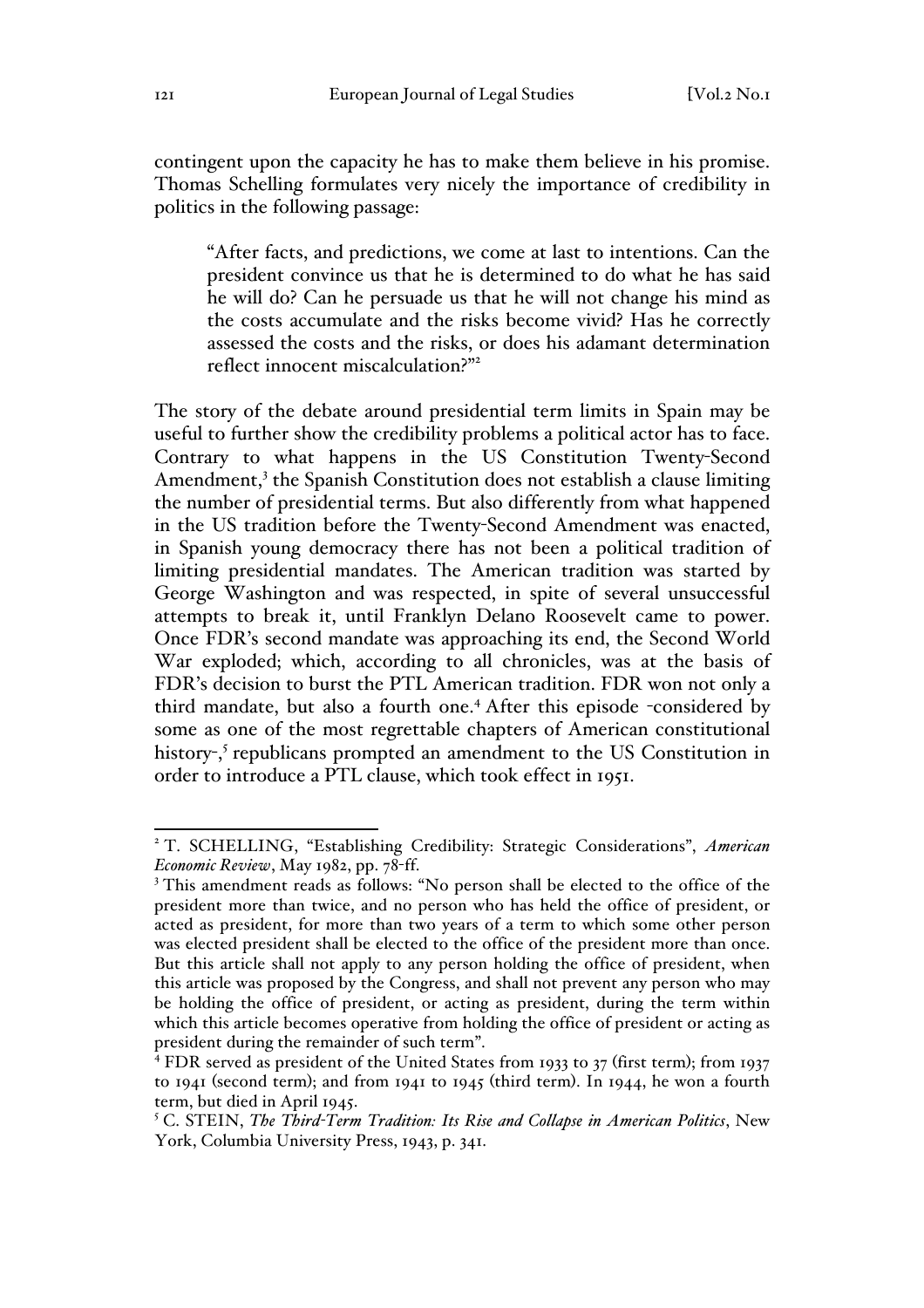As I said before, the situation in Spain is quite the opposite of that in the US. There is no constitutional clause limiting presidential mandates and no PTL political tradition. However, Aznar promised when he was the candidate of the conservative Popular Party to the presidency -in the wake of the 1996 general election- that, if he was elected, he would not stay in power for more than two mandates; that is, eight years. According to him,<sup>6</sup> this was part of a number of measures addressed to "regenerate politics" in Spain. Politics had to be regenerated in such a way because it was not good for the country that the same person stayed in office for so long as prime minister González had; that is, fourteen years. This being the case, Aznar actually won the 1996 election and the next general election in 2000. When the time of the 2004 election was approaching, there was a vivid public debate in Spain about who Aznar's successor would be. Many said that Aznar would be his own successor.<sup>7</sup> These rumours increased during discussions about the Spanish participation in the Iraq war. In fact, Aznar said that he would not run for a third mandate "except if extraordinary circumstances" required it. Many understood that -as had happened in the US case- the war would be the exceptional circumstance Aznar was talking about. In fact, debate about whether Aznar would honour his compromise only ceased when, six months before the election, he nominated Mariano Rajoy as his successor; a nomination which was accepted by the Spanish Popular Party.

This story shows that credibility was the issue at stake; people were not certain about what Aznar's true intentions were. However, it also shows that flexibility was at least as important as credibility. It is very likely that Aznar wanted to keep an 'exit door' to leave the political commitment he had made. As he suggested himself -and as the American case seemed to imply-,<sup>8</sup> the possibility that new and unexpected circumstances emerge precludes that he tie his hands completely. Spain could enter a war; terrorism could hit hard enough to compromise Spanish democracy; or, more realistically, the battle for Aznar's succession could prove fatal for

 <sup>6</sup> J.M. AZNAR, *Ocho años de Gobierno: Una visión personal*, Editorial Planeta, 2004.

<sup>&</sup>lt;sup>7</sup> See, for example, I. VILLA, "Aznar sucede a Aznar" [Aznar succeeds Aznar], *Libertad Digital*, 31 Oct. 2001.

<sup>&</sup>lt;sup>8</sup> Stein, speaking of the American presidential term tradition, reports the following: "Jefferson still thought to safeguard with an amendment what he hoped, in lieu of an amendment, would become a custom; notwithstanding, […] he admitted that he might approve and even run for a third term in one exceptional, but very unlikely situation - namely, circumstances in which "a division about a successor  $[...]$  might bring a monarchist". The most formidable enemy of the third term in all American history here admits that he might change his mind and modify his principles "in case of an emergency".

See: C. STEIN, *The Third-Term Tradition*, *o.c.*, p. 37.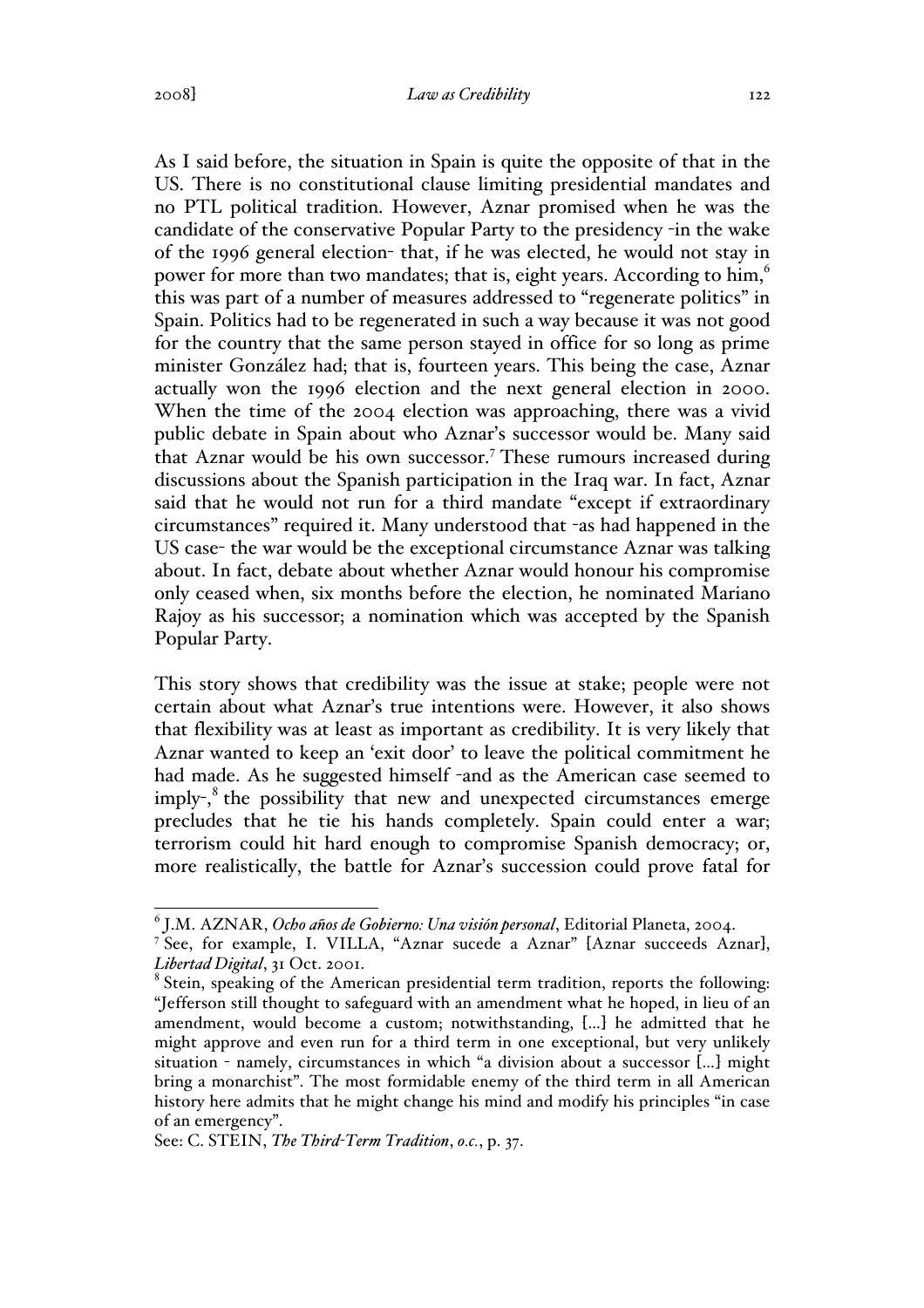the Popular Party's expectations of staying in power. If these risks became real, then, Aznar would have to withdraw his promise. A political commitment was, therefore, the adequate instrument for attending to the requirements of flexibility.

Political actors constantly face similar kinds of dilemmas between credibility and flexibility. They in fact would choose, if possible, the best of both worlds; to make credible commitments that do not entail a big loss in terms of flexibility. But, of course, the world is imperfect and, as we know, there is a trade-off between credibility and flexibility. In general, it can be stated that the more the credibility, the less the flexibility, and *vice versa*. When political actors privilege flexibility over credibility, as in the Spanish PTL case, they will choose political instruments. They may -again, as in the Spanish PTL case- compromise 'their word' -and, therefore, their reputation- that they will do what they promised they would do; they also may sign political pacts with other political parties, in particular, with the opposition or they may make certain gestures. The arsenal of political instruments at the disposal of political actors is, in this regard, quite diverse. However, if political actors privilege credibility over flexibility, they will use law. Again, the armoury of instruments is quite varied. They may, for example, insert a given commitment in the Constitution, as happened in the American PTL case with the Twenty-Second Amendment; they may pass laws or regulations; or they may sign international treaties.

Therefore, law may be better explained and understood in the context of the dilemmas that political actors face between credibility and flexibility. In such a context, law can be conceived of as the most sophisticated institutional technology at the disposition of political actors to give credibility to the commitments they make. This statement rests, of course, upon a number of important assumptions, which need to be dealt with in turn.

### III. THE EMERGENCE OF THE RULE OF LAW

Following Machiavelli,<sup>9</sup> Stephen Holmes explains the emergence of the rule of law out of the need that the rulers benefit from the cooperation of those over whom they rule. The governing class' self-interest in the people's cooperation would not explain by itself the emergence nor the decline of the rule of law in a specific historical context, but it would at least explain why the ruling might "encourage or discourage" such developments. Starting from this premise, Holmes theoretically reviews

 <sup>9</sup> N. MACHIAVELLI, *The Prince*, Cambridge, Cambridge University Press, 1988.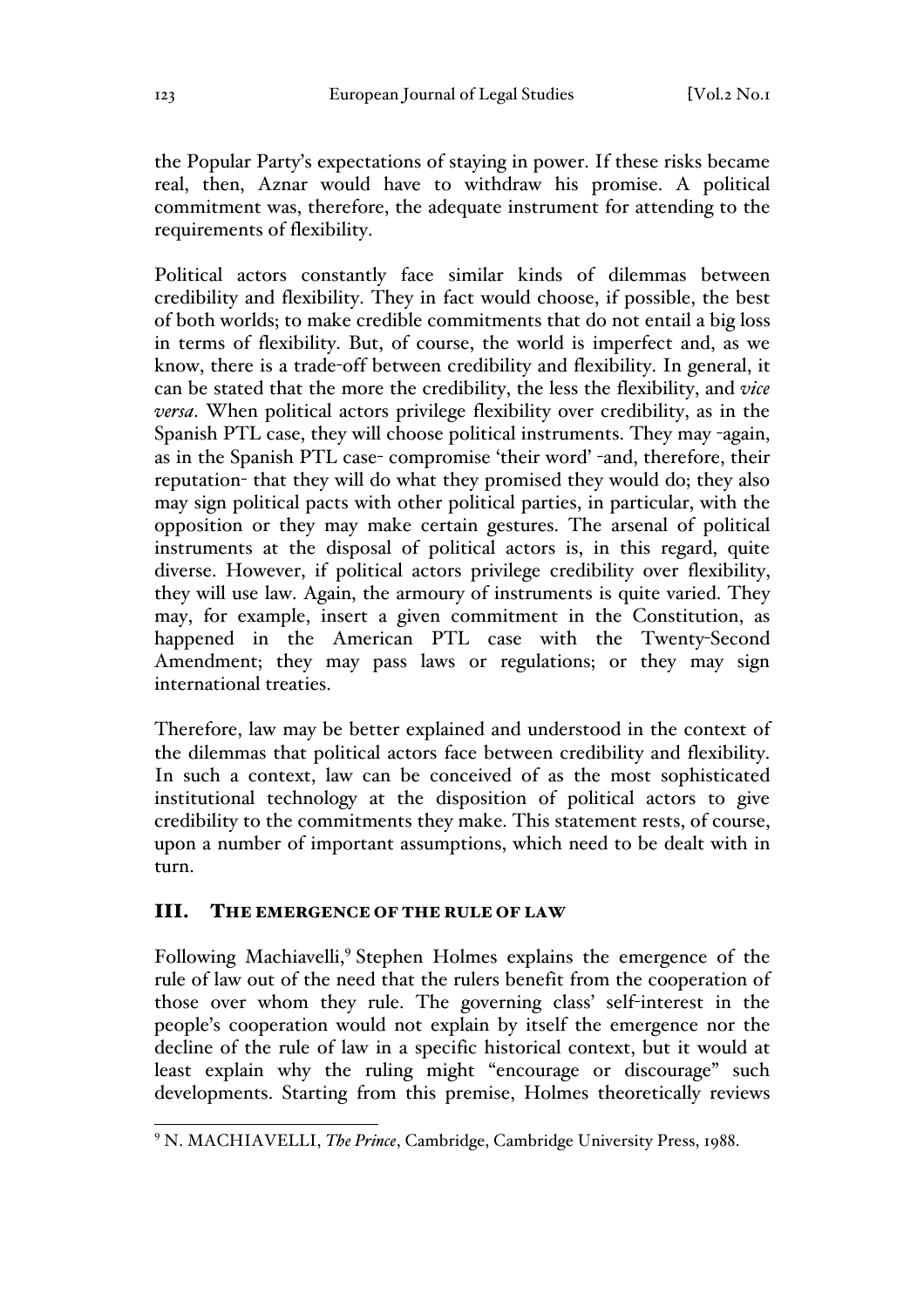some of the basic features of the rule of law, to confirm his hypothesis that "the political ruler first submits to regularised constraints when he perceives the benefits of so doing". For example, as regards 'self-restraint', he argues that the reason why the powerful accept limits on their power is that self-restraint in fact increases their power. He states that "selfrestraint is a tool and it can be explicitly advertised and consciously embraced because it furthers desired ends". He also claims that, "from Voltaire to Max Weber, continental intellectuals urged their own autocratic regimes to imitate British political institutions on the grounds that limited government […] would increase the military power and economic wealth of their countries". Regarding the sister issue of 'judicial independence', Holmes considers that delegating power to the judges in fact "improves [the ruling] position". Maximising power is as important as deniability for the governing class. Therefore, as Machiavelli puts it, "princes must make others responsible for imposing burdens, while handing out gracious gifts themselves". Turning to legal certainty -or, in his own word, 'predictability'-, Holmes argues that "the principal reason why people with power agree to render their own behaviour predictable is that even the most powerful people need cooperation to attain their ends". And he adds that the political ruler "can attain his objectives […] only if he distributes rights and resources downwards in a way best calculated to conciliate confidence of the people".10

The bottom line of Holmes' position is that the ruling class needs cooperation from those over whom they rule to attain their ends and, therefore, they commit with the ruled; further, these commitments are encapsulated in law. The fact that they are encapsulated in law is an additional guarantee that, once the interest in cooperation from the ruled fades, the ruling class commitments will be respected. Law implies here all the features that make the fulfilment of the ruling commitments not dependant on him. In this sense, judicial independence -or, to put it in legal theory terms, the 'autonomy' of law- is of utmost importance. But the other features Holmes speaks about -such as legal certainty, generality, abstraction and the like- are at least as important. All of them together help to build people's confidence that once their cooperation is not needed anymore, the probability of commitment implementation will still be high enough. This long-term confidence in the fulfilment of commitments that law is able to build is also important for the ruling. If the ruling gave the impression that they would withdraw their commitment once their interest in cooperation from the ruled faded, then

<sup>&</sup>lt;sup>10</sup> S. HOLMES, "Lineages of the Rule of Law", in J.M. MARAVALL and A. PRZEWORSKI, *Democracy and the Rule of Law*, Cambridge, Cambridge University Press, 2003.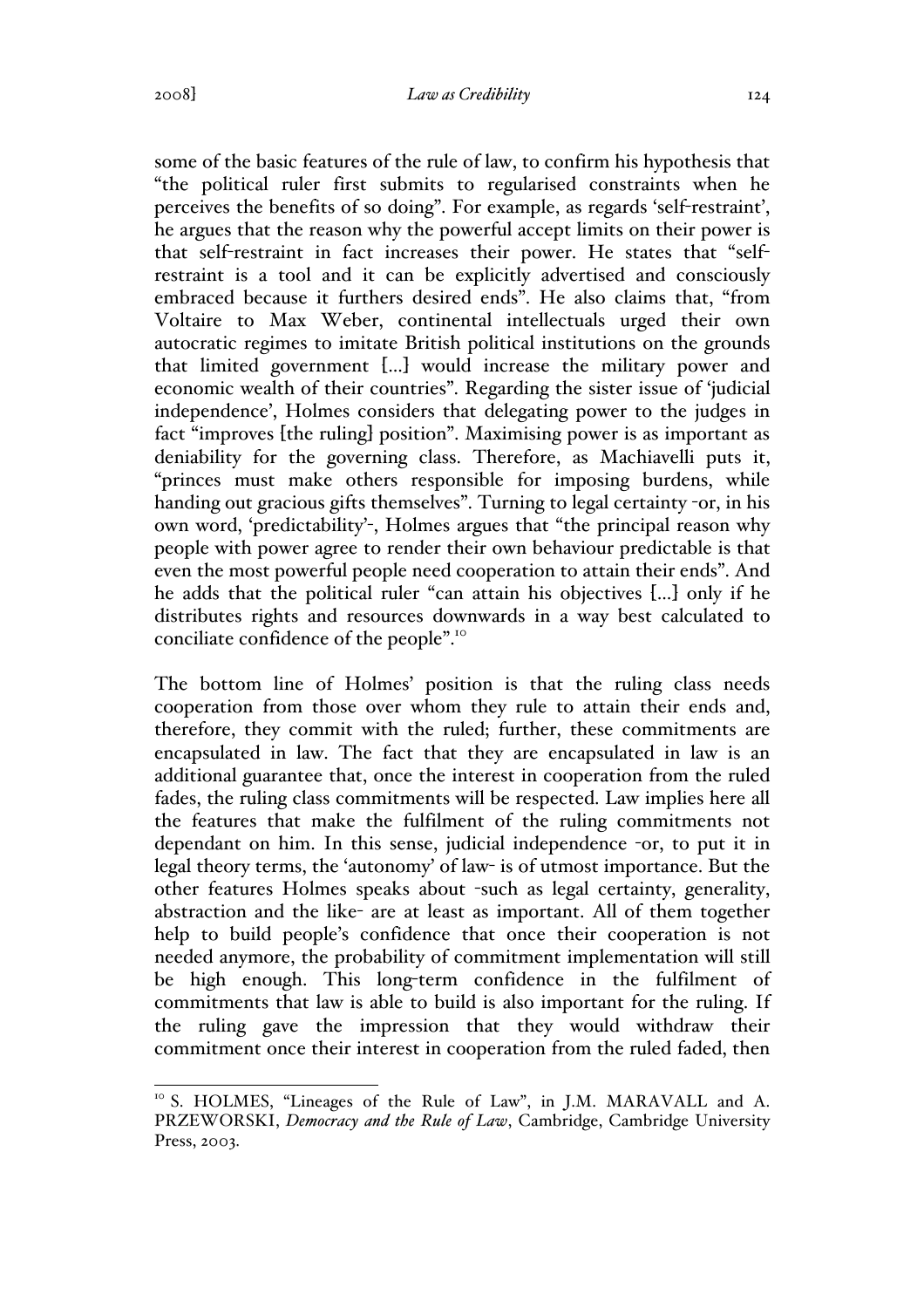they would not be able to get the cooperation they need. Law is, therefore, a tool that serves the interest of both the ruling and the ruled, although in different ways.

As Holmes points out, the motivation of the ruling is the main variable that one has to take into account to attempt to explain the emergence (or not) of the rule of law.11 For Holmes, motivation means here self-interest. Though we shall return to the fundamental issue of motivations in the second part of this paper, it is enough for the moment to assume that the rulers' motivation is self-interest. If there is self-interest in obtaining cooperation from the ruled, we could expect the emergence of law. And the stronger this drive, the harder the law will be. Implicit in this position we find the correlative idea that the more loose self-interest gets, the greater the political actor's demand for flexibility and, therefore, the wider the place for politics.

### IV.CHOICE BETWEEN LAW AND POLITICS AND NORM SELECTION

Graphic No 1 further shows the relation between law and politics in the context of the dilemma between credibility and flexibility. In this graph, law would be placed in the upper-left hand square. This would be so because all norms falling in this square would respect the trade-off according to what would have more credibility at the expense of less flexibility. In turn, politics would be placed in the lower-right hand square. This would be so because all political instruments that one can conceive of would respect the trade-off according to what would have more flexibility, but at the expense of less credibility.

 <sup>11</sup> *Ibid.*, p. 34.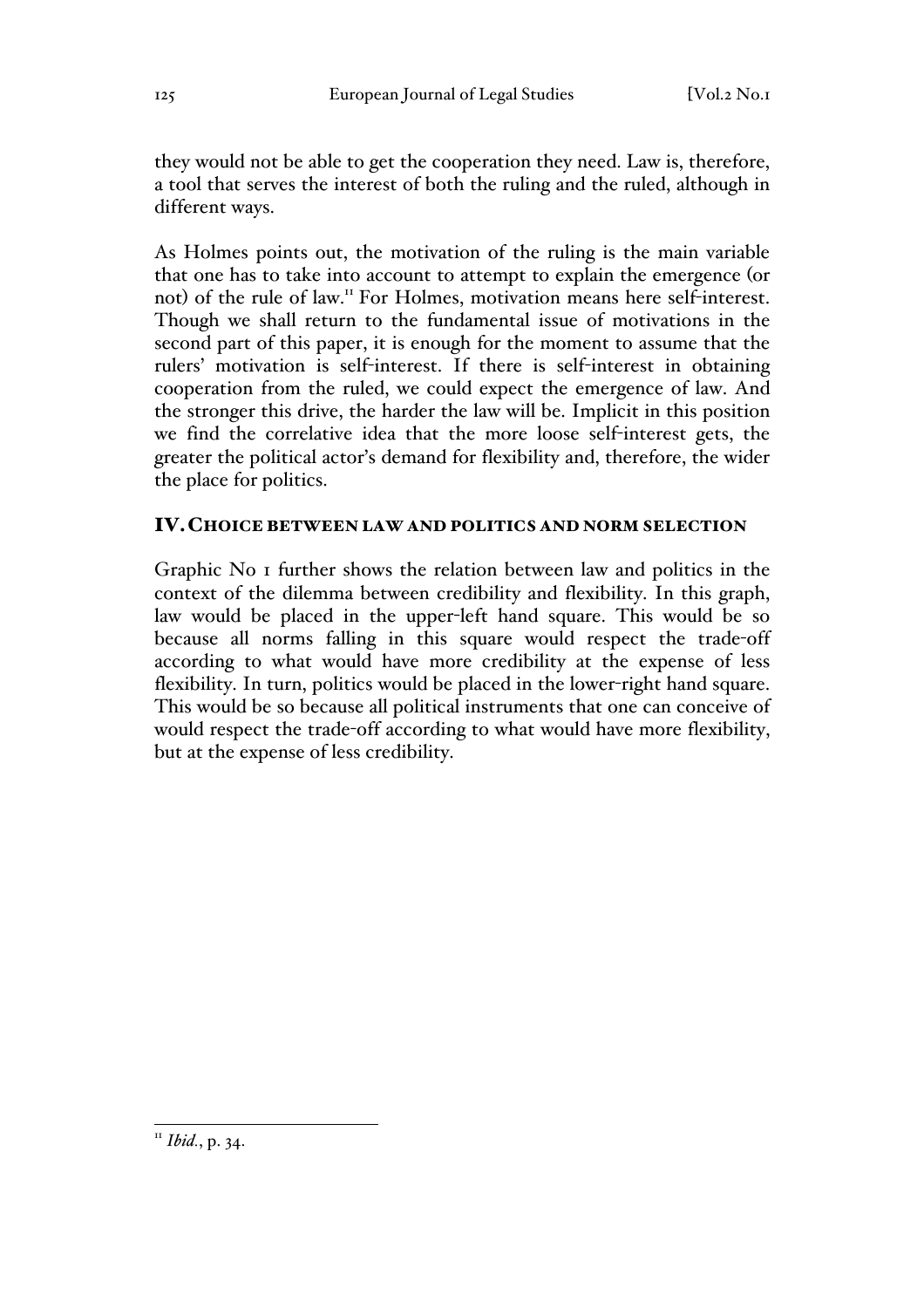

#### Graphic No 1: Choice between law and politics

The two remaining squares, the upper-right hand square and the lower-left hand square, would represent cases in which the trade-off between credibility and flexibility does not hold. In the first case or upper-right hand square we would have situations -either legal norms or political instruments- of high credibility as well as high flexibility. This, as I suggested before, would be heaven for political actors. However, from the perspective of the concept of law as credibility, it would be impossible to find norms with high degrees of credibility as well as flexibility. At the same time, it would not be possible to find highly flexible political pacts or instruments that would also purport high degrees of credibility. To formulate it in other terms, the upper-right hand square would embrace ideal cases, cases that could not happen in the real world.

It is, on the contrary, possible to imagine real cases that could be placed in the lower-left hand square. For example, there are constitutions with low degrees of credibility but that are highly inflexible. For instance, the EC Treaty -which works as a constitution for all purposes- is very difficult to amend as it requires unanimity of member states; but, as is widely acknowledged, its degree of compliance is low throughout the European Union. In turn, the American presidential term limit tradition is a case of a political instrument that could fit in this square. The history of this commitment proves that exit from it became quite a difficult enterprise; however, almost all presidents from Washington to FDR had to make efforts to convince the public that they would keep their promises that they would not be president more than two mandates. In any case, the point here is not so much whether we can find real-life cases that could be inserted in this square. It is more theoretical: instruments, either legal or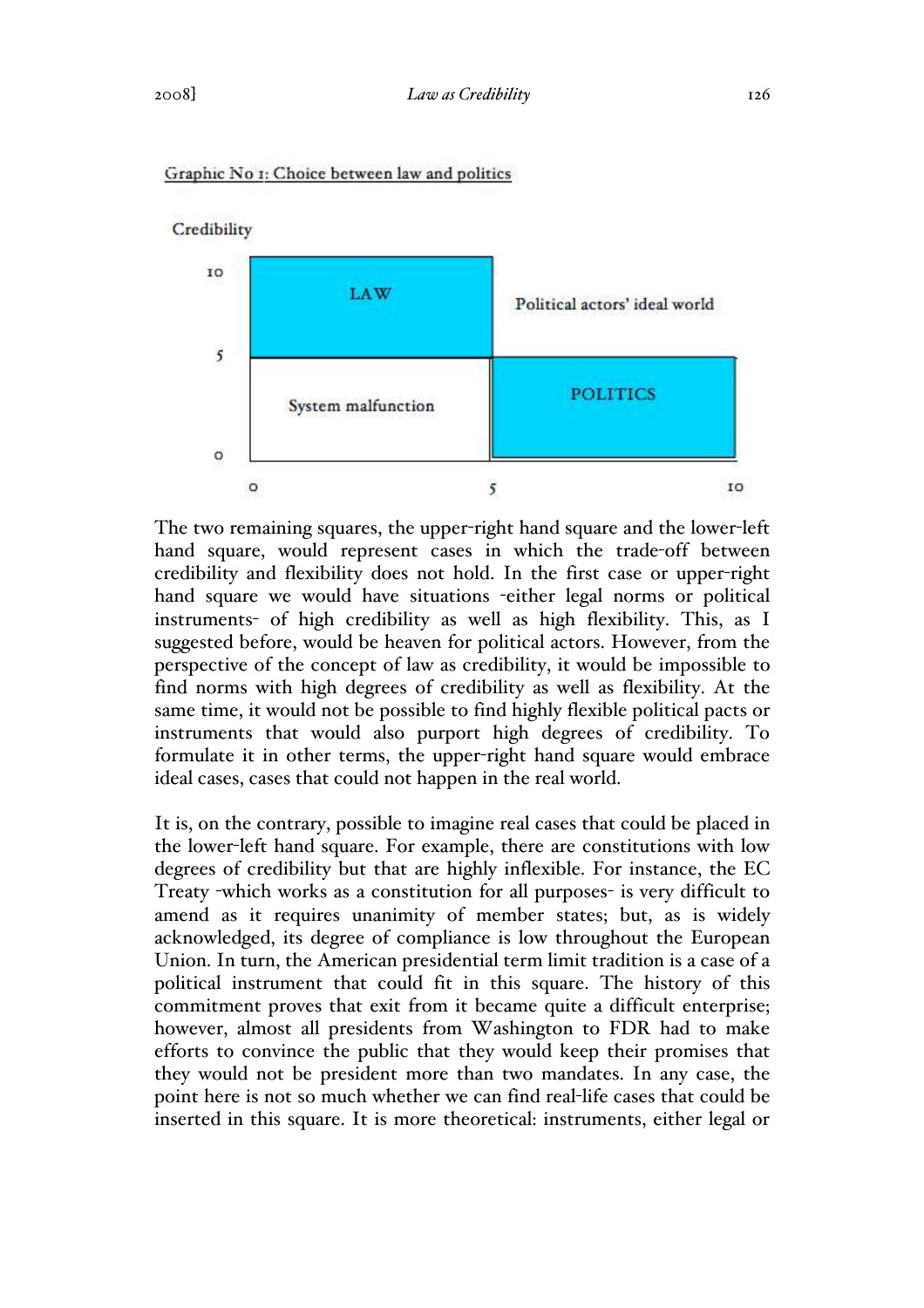political, falling in this square would constitute cases of 'system malfunction'. That is, a constitution with a low degree of credibility but high rigidity may exist, but this would be a symptom that the legal system in question is not working properly. And a political commitment not to be president for more than two mandates, which is difficult to escape from but has a low degree of credibility, may also exist, but this would be irrational. Political actors would be better off having, in this case, a legal commitment rather than a political one.

The realm of law would, therefore, be represented by the upper-left hand square. To use other terms, from the perspective of the concept of law as credibility, all norms of a working legal system would have to fall at some point in that square. This statement is not only descriptive; it is also normative. This means that, from the perspective of this concept, all norms should at least be more credible than flexible.<sup>12</sup> It also means that the credibility of a norm is (or should be) a function of its lack of flexibility. Or more plainly, it is a function of its rigidity.

This being the case, then the question turns out to be how to measure the rigidity of a norm. One could use many measures to do this, but the most important one, other things being equal, is through approval and amendment procedures. The harder the approval and amendment procedures of a norm is, the higher is its rigidity and, therefore, the higher its credibility. For the sake of parsimony, I shall call this measure 'resistance to change'. The degree of resistance to change of a given norm is in fact a transaction cost. It involves the time that a political actor has to invest in approving or amending a norm, the resources he has to employ to this end, the cost of gathering information, and the like. Therefore, as transaction costs rise, the credibility of a norm rises in parallel. The most costly norms are the norms that have the highest degree of credibility.

This perspective also allows us to introduce ourselves into the debate of norm selection. Why do legal orders establish different kinds of norms? In positivist legal theory, a given legal order is always comprised of different types of norms; at the minimum, constitutions, laws and regulations. The validity of norms would be explained by reference to superior norms and, in the last instance, to the so-called *Grundnorm*, the basic law. Relations between norms would be of a hierarchical character. Thus, constitutions

<sup>&</sup>lt;sup>12</sup> The notion of 'law' that is implicit in this approach is substantive, not formal. Therefore, from the perspective of the concept of 'law as credibility', a written norm, which has been adopted according to legal procedures, would not be considered as 'law' if it does not respect the condition that it is more credible than flexible. On the contrary, a social norm or a political covenant, not incorporated in the legal system as written law, can be considered 'law' if the previous condition holds.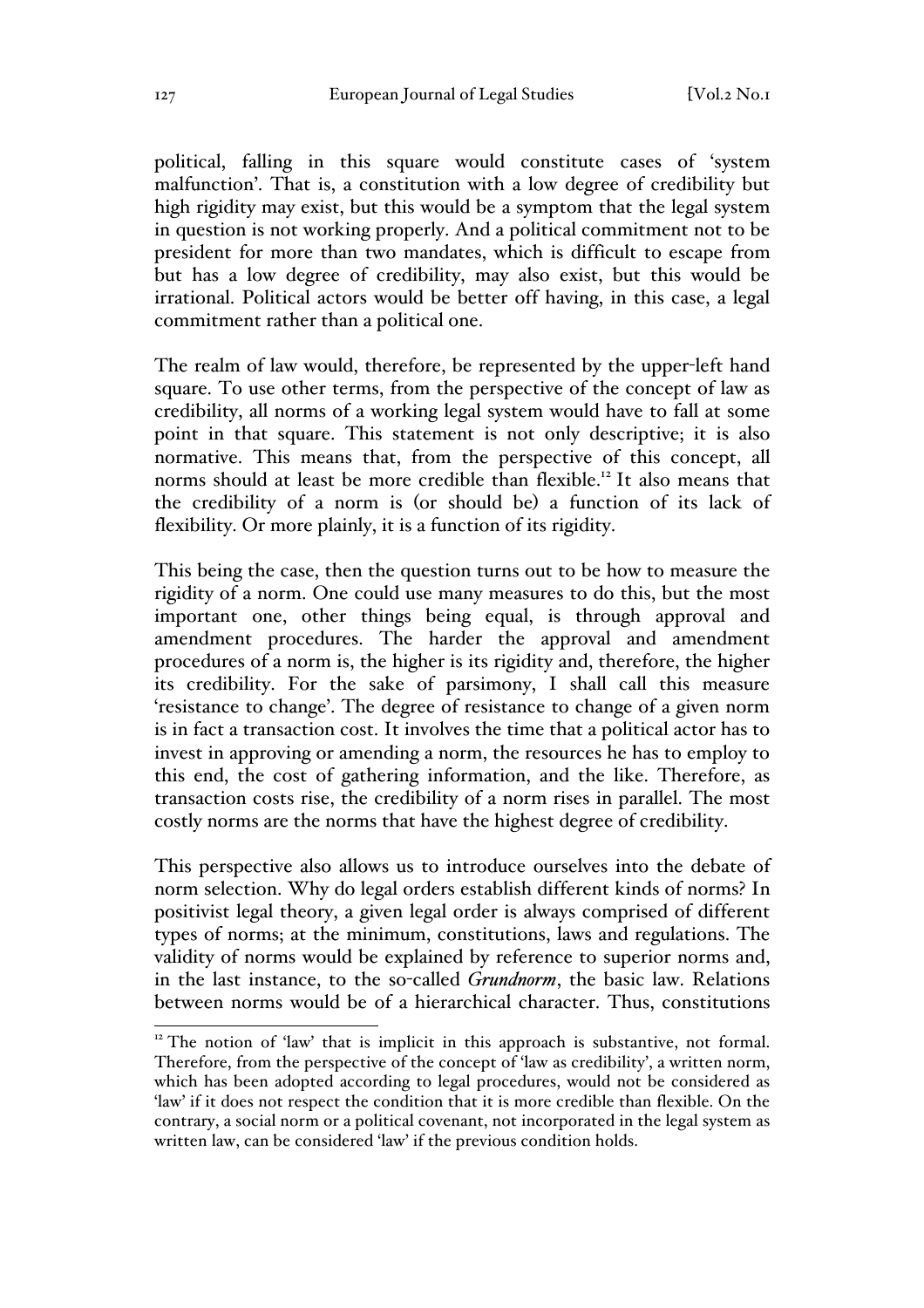would be placed at the tip of the so-called normative pyramid; then, we would have laws; then, regulations, and so forth. The basic characteristic that would differentiate different types of norms would be procedures. Thus, constitutions would be the most difficult norms to adopt and amend. Due to this technical reason, it would be impractical that all legal commitments were encapsulated in constitutions. Therefore, the existence of different kinds of norms would be explained for reasons of expediency.

Even though positivist legal theory is a good point of departure for the concept of law as credibility, it is clear that this kind of argument is rather of a functionalist sort. That is, it explains the existence of different kind of norms by making reference to how the legal system works. However, as Elster has pointed out in a different context, the problem with functional explanations is precisely that they do not explain.<sup>13</sup> Reference to legal procedures explains how constitutions, or laws, or regulations, are approved or amended; it does not tell anything, however, about why we have different norms -and, therefore, different procedures- in a given legal system.

To answer to this question we need, once again, to place law in a wider context. This context is the context of the dilemmas that political actors have to face between credibility and flexibility. As shown in graphic No 2, different kinds of norms would constitute different equilibrium points between credibility and flexibility. Constitutions would have, according to this graphic, the highest degree of credibility and the lowest degree of flexibility. This would be the case because their resistance to change would be the highest of the whole legal system. That is, it would be very costly to approve and modify them. Then, we would have laws which, if one follows the graphic, would be less credible but more flexible than constitutions. And, in the third place, we would have regulations; the least credible legal act but also the most flexible one.

<sup>&</sup>lt;sup>13</sup> J. ELSTER, "Marxism, Functionalism and Game Theory: The Case for Methodological Individualism", *Theory and Society*, 1982, pp. 453-ff.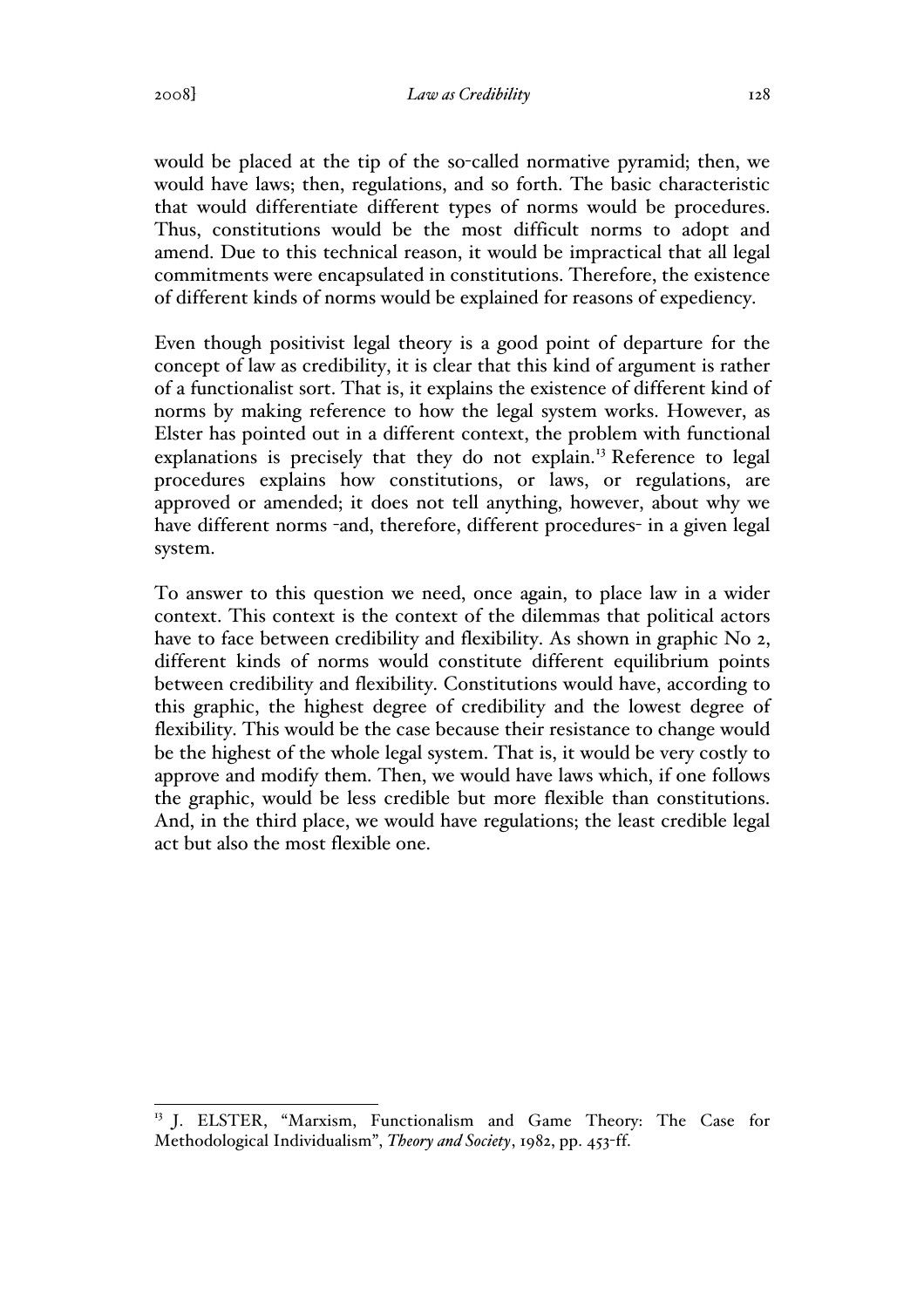

Graphic nº 2: Norm Selection

If this holds true, then the existence of each of these types of norms would be explained not by reference to the way they are adopted and amended but by reference to the way political actors want to solve their credibility dilemmas. If a political actor wanted to adopt a given commitment -say, the commitment not to be president more than two mandates- and give to it the highest degree of credibility, it would have to opt for constitutional reform. If it wanted to have more flexibility, it would have to descend to laws or to regulations. Thus, differences between norms would be explained through the political actors' needs in terms of credibility and flexibility. Formulated in other terms, normative typology would be explained by reference to the need of political actors to have a choice of legal instruments wide enough to be able to select different equilibrium points between credibility and flexibility, in which credibility would always prevail over flexibility.

Graphic No 2 also explains the place politics has in terms of the concept of law as credibility. A political pact, for example, would have an inferior degree of credibility than the least credible of legal acts, regulations, but more flexibility. Therefore if rational, a political actor searching for more flexibility than credibility should opt for a political instrument to encapsulate his commitment.

This does not mean, as lawyers in the positivist tradition wrongly tend to think, that making and, above all, breaking commitments encapsulated in political instruments are without costs. As happens with legal commitments, entering political commitments may entail transaction costs. Moreover, breaking political commitments may entail a kind of cost that does not normally appear in the realm of law; I am referring to reputation costs. Breaking one's word may be very costly for a political actor's reputation before the public at large; breaking a political pact may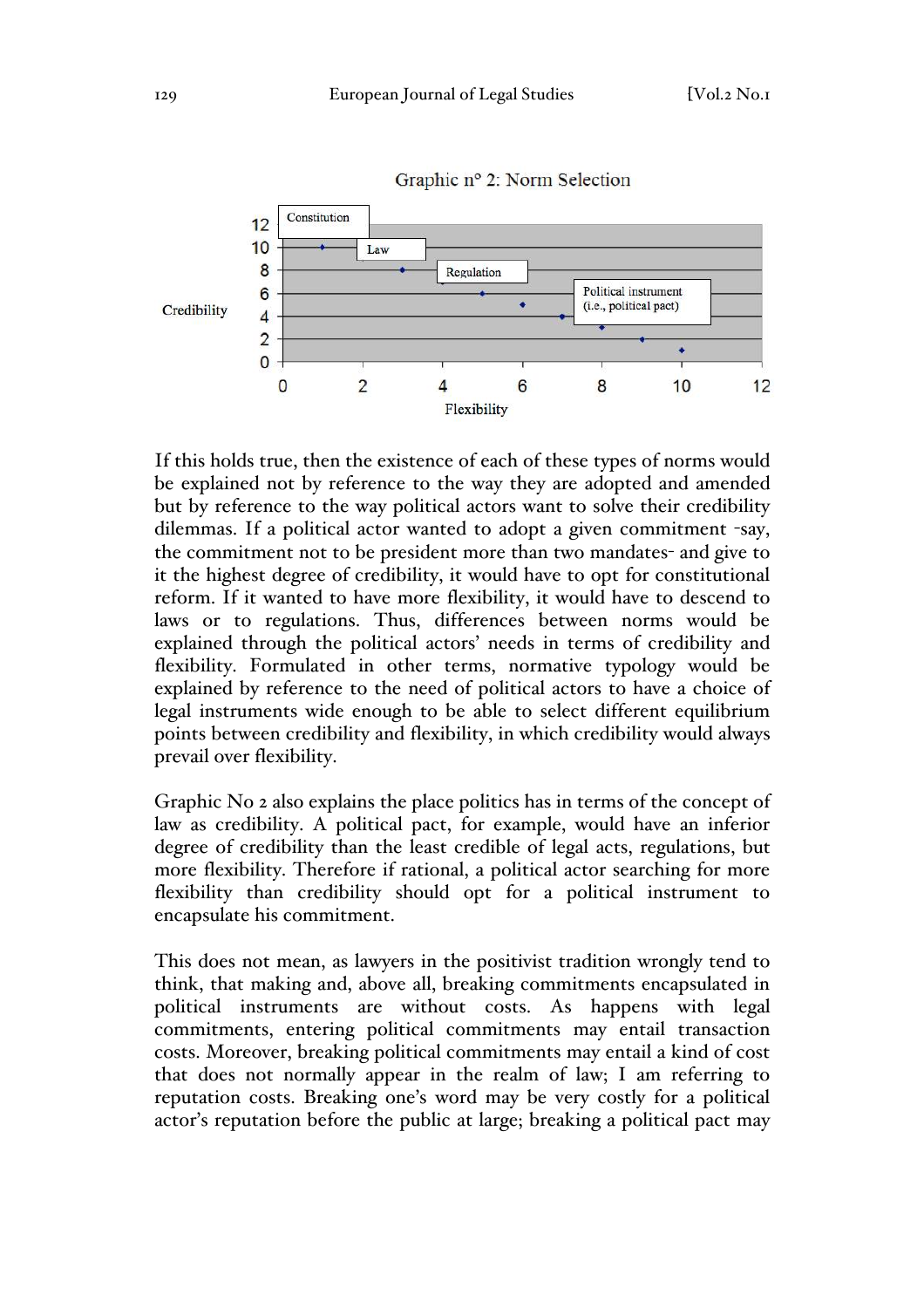entail a serious loss of reputation vis-à-vis the other party to the pact, and so on.

The cost of reputation plays an important role when the time comes for a political actor to make a choice between law and politics. If the political actor is able to anticipate that the reputational costs of breaking the political commitment will be higher than the transaction costs that would entail modifying a norm, he should, if rational, choose law instead of politics. Instead, if the reputational costs were lower than the transaction costs, he should choose politics and not law. For example, imagine that Aznar knew that if he broke his political commitment not to be president more than two mandates, he would have to pay a high price in terms of his own reputation. In this case, it would be advisable that he adopted a legal commitment. That is, the increase of reputational costs would make his political commitment more credible than flexible. And as I have shown in graphic No 1, the realm of law precisely comprises all the cases in which credibility is higher than flexibility.

## V. AN ILLUSTRATION THROUGH GAME THEORY

In the following, I will further explore the interaction between law and politics as regards the credibility dilemmas that I have discussed in the previous section, through a game theory set-up. In the following set-up, we have two players, the president and the people. The content of the commitment is PTL.

In the game (see figure 1), the president may either make a legal or a political commitment. People move next. People have two strategies: to either cooperate or not cooperate. To cooperate means, in the context of the game, 'to pay taxes', and not to cooperate means 'not to pay taxes'. The president moves in the last place, and he has two strategies, to either cooperate or not cooperate. In this context, the first strategy means 'to respect the legal commitment' and the second 'to modify the legal commitment through legal means' or, alternatively, 'to break the political commitment' or 'to respect the political commitment'.

I assume the following aspects. In the first place, in the president's order of preferences, he prefers that the game end in mutual cooperation (C) rather than in the president cheating the people (Ch). He also prefers this alternative to paying the costs of modifying the constitution or breaking the political commitment (Sa) and this to being a sucker (S); that is, to cooperating when the people do not pay their taxes. The people's order of preference is the same: the people prefer that the game ends in mutual cooperation (C) rather than in the people cheating the president (Ch), but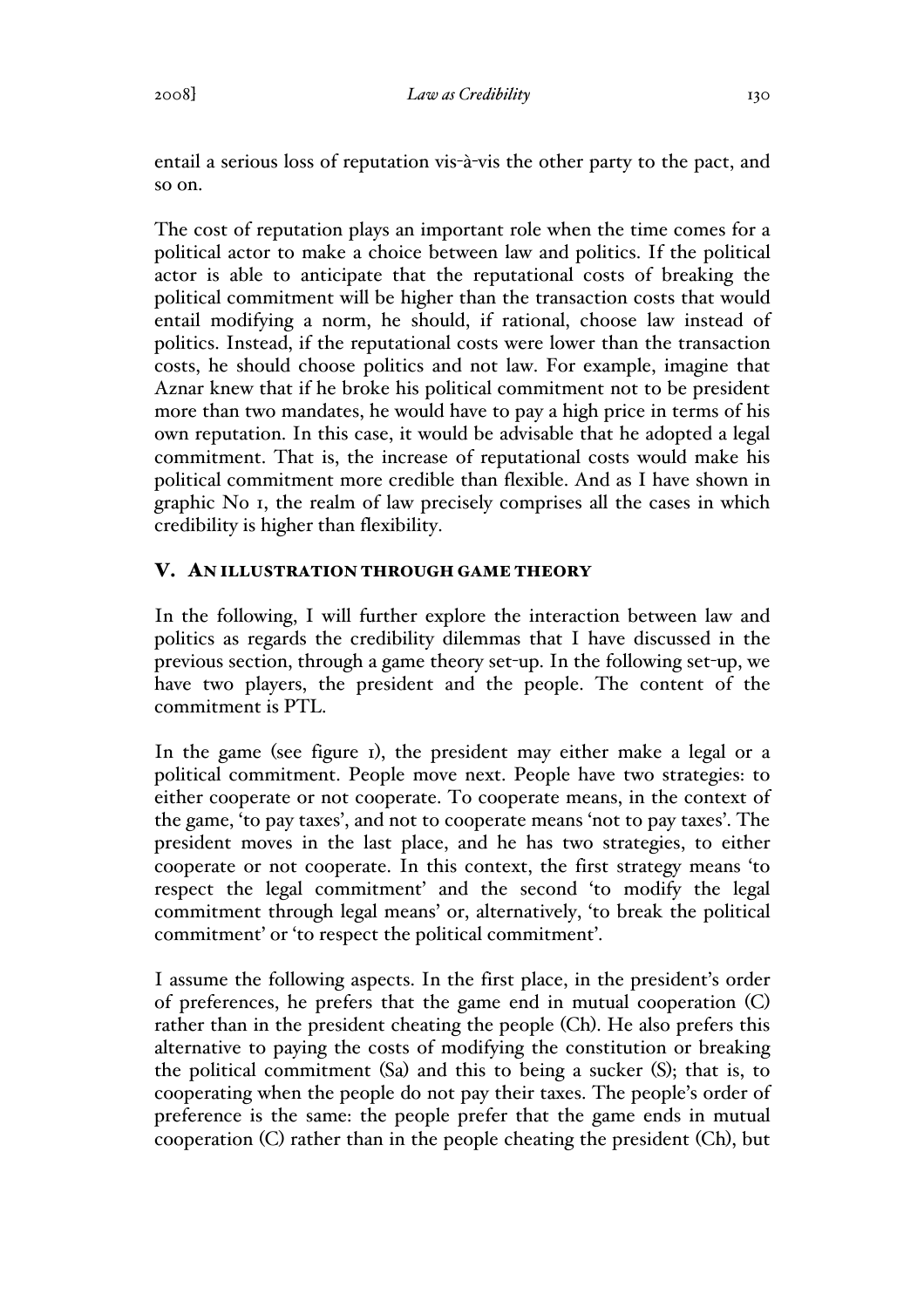they prefer cheating to being sanctioned for not paying their taxes (Sa) and this to being a sucker (S); paying their taxes and having the president modifying the constitution or breaking the political commitment.

In second place, costs are given the following values. Starting with the president's costs, I assume, first, that the cost of modifying the legal commitment is equivalent to  $3 \text{ (PrCmLC = 3)}$  whereas the cost of breaking the political commitment equals  $I$  (PrCbPC =  $I$ ). This difference is explained by the following reason: modifying the constitution entails costs that are superior to the reputation costs that the president would have to pay if he broke his PTL promise. Formulated in other terms, in this game, opting for law to encapsulate the PTL commitment would be more credible than opting for politics. Thus the game respects the 'law as credibility' paradigm that we have discussed in the previous sections of this paper. Second, the costs the president would have to pay if he was cheated and still cooperated -if he was a sucker- in the case he had made a legal commitment equals 4 (PrCSuckerLC = 4) and the same cost would equal  $\zeta$ if he had opted for a political commitment (PrCSuckerPC=5). The reason for this difference is that we are in a game with complete and perfect information. Therefore, if the president observes that the people are not cooperating, it would be irrational for him not to escape from the political commitment, taking into account that the cost of breaking it would be less than the cost of modifying the constitution.

As regards the people's costs, these would be the following. First, the people's cost of not paying the taxes would be  $2$  (PeCnpt = 2). This cost would be the same whether the president made a legal or a political commitment since this cost would not depend on this but, for example, on penal legislation concerning taxes. Second, the people's costs of being a sucker would be 4 in the case that the president had made a legal commitment (PeCSuckerLC =  $4$ ) and  $5$  in the case that he had made a political commitment (PeCSuckerPC =  $5$ ). This difference would be explained for the following reason: taking into account that the political commitment is less credible than the legal commitment, it would be more rational to think that, in his last move, the probability that the president breaks it is higher than if he had made a legal commitment. To formulate it in other terms, under a political commitment, the sucker would be even more of a sucker if the president broke his promise and the people cooperated.

Finally, rewards would be the following. Starting with the president's rewards, he would obtain a reward of 4 if people cooperated ( $PrRCoop = 4$ ) and a reward of  $\bar{I}$  if he could cheat the people (PrRCh =  $\bar{I}$ ). It is important to remember, at this point, that we have argued before (in point 3 of this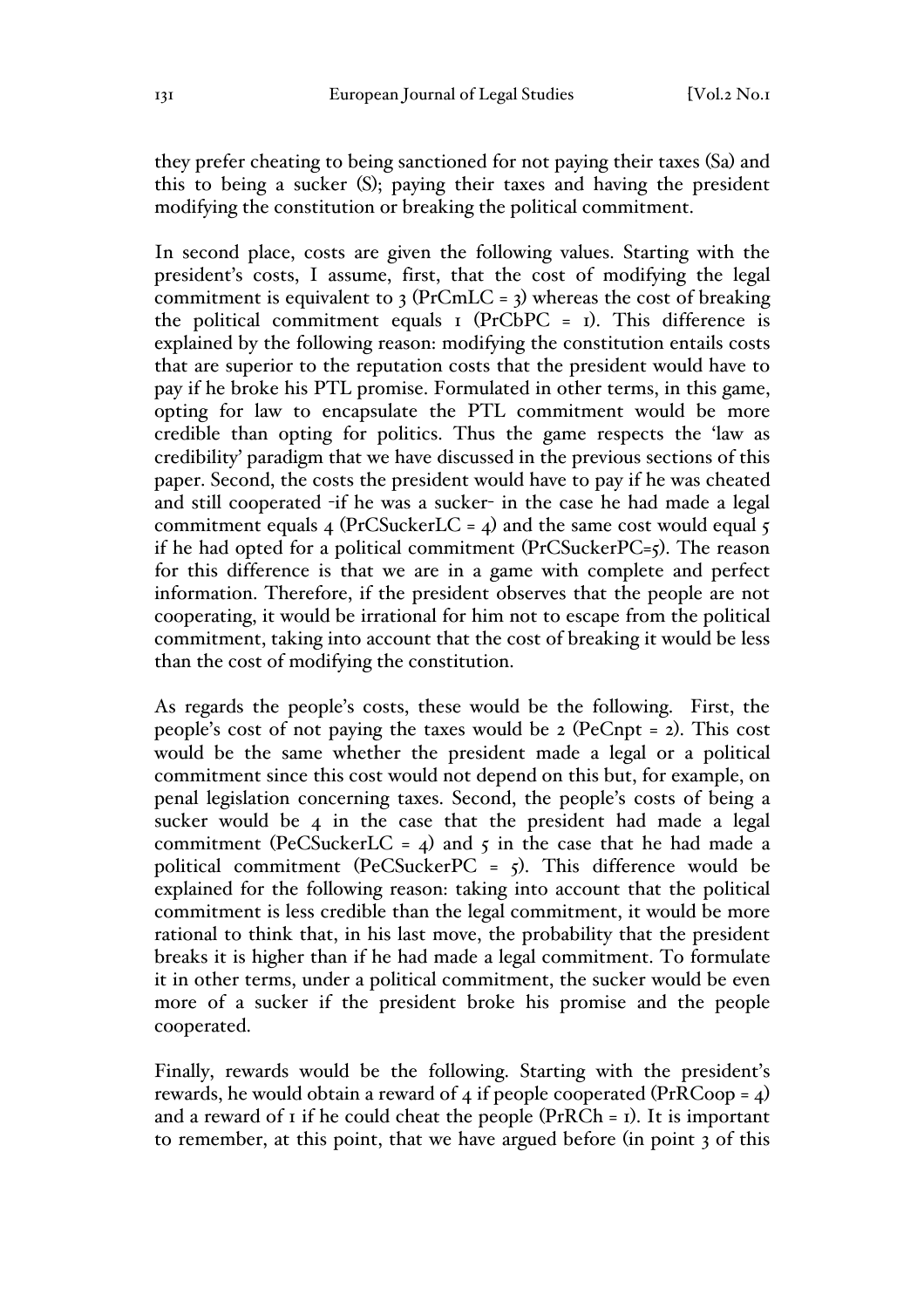article) that the need for cooperation from the people is the condition that makes most likely the emergence of law. In this case, it is obvious that the president wants cooperation from the people; if he could not collect money from taxes, he would have to shut down his office.

The people's rewards would be 4 in the case of cooperation (PeRCoop =  $4$ ) and  $\bar{I}$  in the case of cheating the president (PeRCh =  $\bar{I}$ ). Thus, I assume in this game that people would be better off cooperating than not; imagine that people badly want the president to leave the presidency at the end of his mandate.

|           | <b>Order of Preferences</b> | $C^{14}$ Ch <sup>15</sup> > Sa <sup>16</sup> > S <sup>17</sup>                                                     |  |  |  |
|-----------|-----------------------------|--------------------------------------------------------------------------------------------------------------------|--|--|--|
| President | <b>Costs</b>                | $PrCmLC18 = 3$<br>٠<br>$PrCbPC19=1$<br>$\sim$<br>$PrCSuckerLC^{20} =$<br>$\overline{4}$<br>$PrCSuckerPC21=5$<br>ä, |  |  |  |
|           | <b>Rewards</b>              | $PrRCoop22 = 4$<br>ä,<br>$\mathrm{PrRCh}^{23}=1$                                                                   |  |  |  |
|           | <b>Order of Preferences</b> | $\rm C^{24} \, \rangle \, \rm Ch^{25} \, \rangle \, \rm Sa^{26} \rangle \, \rm S^{27}$                             |  |  |  |
| People    | <b>Costs</b>                | $PeCnpt^{28} = 2$<br>$PeCSucker LC^{29} =$<br>÷<br>4<br>$PeCSuckerPC30 =$<br>Ľ.<br>5                               |  |  |  |
|           | <b>Rewards</b>              | $PeRCoop31 = 4$<br>$PeRCh^{32} = 1$<br>ź,                                                                          |  |  |  |

Table 1: Assumptions in game 1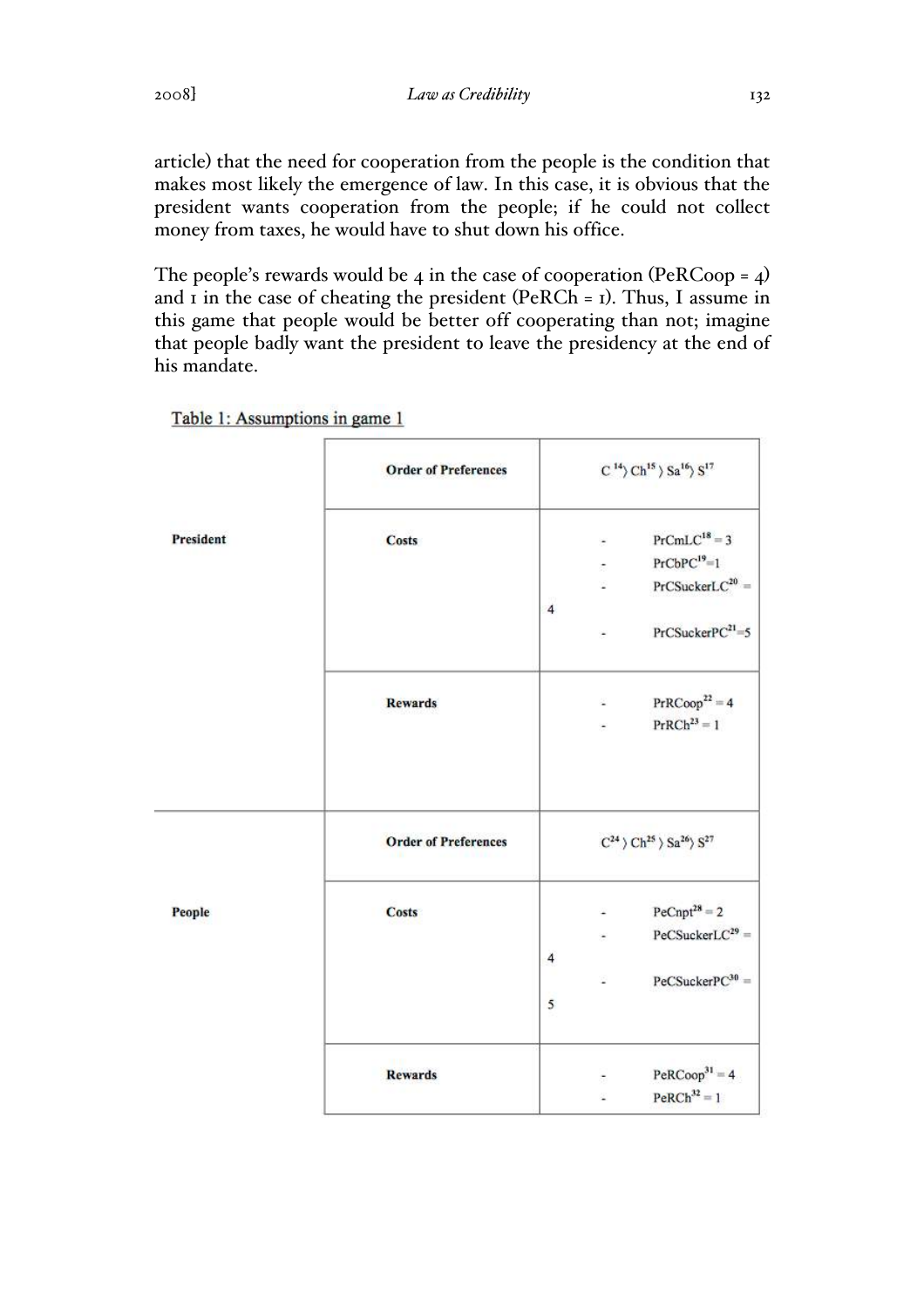The pay-off structure of the game would be the following, given the president made a legal commitment. First, if both players cooperated, the president would then obtain a pay-off of 4 and the people would also obtain a pay-off of 4. Second, if the people cooperated and the president did not cooperate, he would obtain a pay-off of 2 and the people would get a pay-off of 0. Third, if the people did not cooperate and the president did, he would obtain a pay-off of 0 and the people would get a pay-off of 3. Finally, if they both did not cooperate, he would obtain a pay-off of 1 and the people a pay-off of 2.

If, in the alternative, the president made a political commitment, we would have the following pay-off structure. First, in the case the game ended in mutual cooperation, both players would get 4. Second, if the people cooperated and the president not, the president would get 4 and the people -1. Third, if the people defected and the president cooperated, the president would get -1 and the people 3. And fourth, if the game ended in mutual defection, both players would get 2.

As illustrated in figure 1, the game has one Nash equilibrium; namely, cooperate, cooperate. The equilibrium path would be the following: first, the president makes a legal commitment; then, the people move and cooperate; and, finally, the president ends the game by cooperating.

The explanation of this result would be the following. Given the pay-off structure of the game, it is clear that the president would obtain a pay-off of 4 in three cases: if the people cooperated with him and he cooperated with the people under a legal commitment; if he cooperated with the people and the people with him under a political commitment; and if the people cooperated with him but he cheated the people under a political commitment. Knowing this, the people would cooperate with the president if he made a legal commitment -people would obtain in this case a pay-off of 4 as well- but would not cooperate with the president if he made a political commitment. This would be the case for the following reasons. If one looks at figure 1, it is clear that, in the case the president made a political commitment and the people cooperated, the president would be indifferent between cooperating or not with the people. He would obtain a pay-off of 4 in both cases. Knowing this, the people would not cooperate with the president if he made a political commitment, because the people would run the risk that the president ended the game by not cooperating; and, in this case, the people would obtain a pay-off of -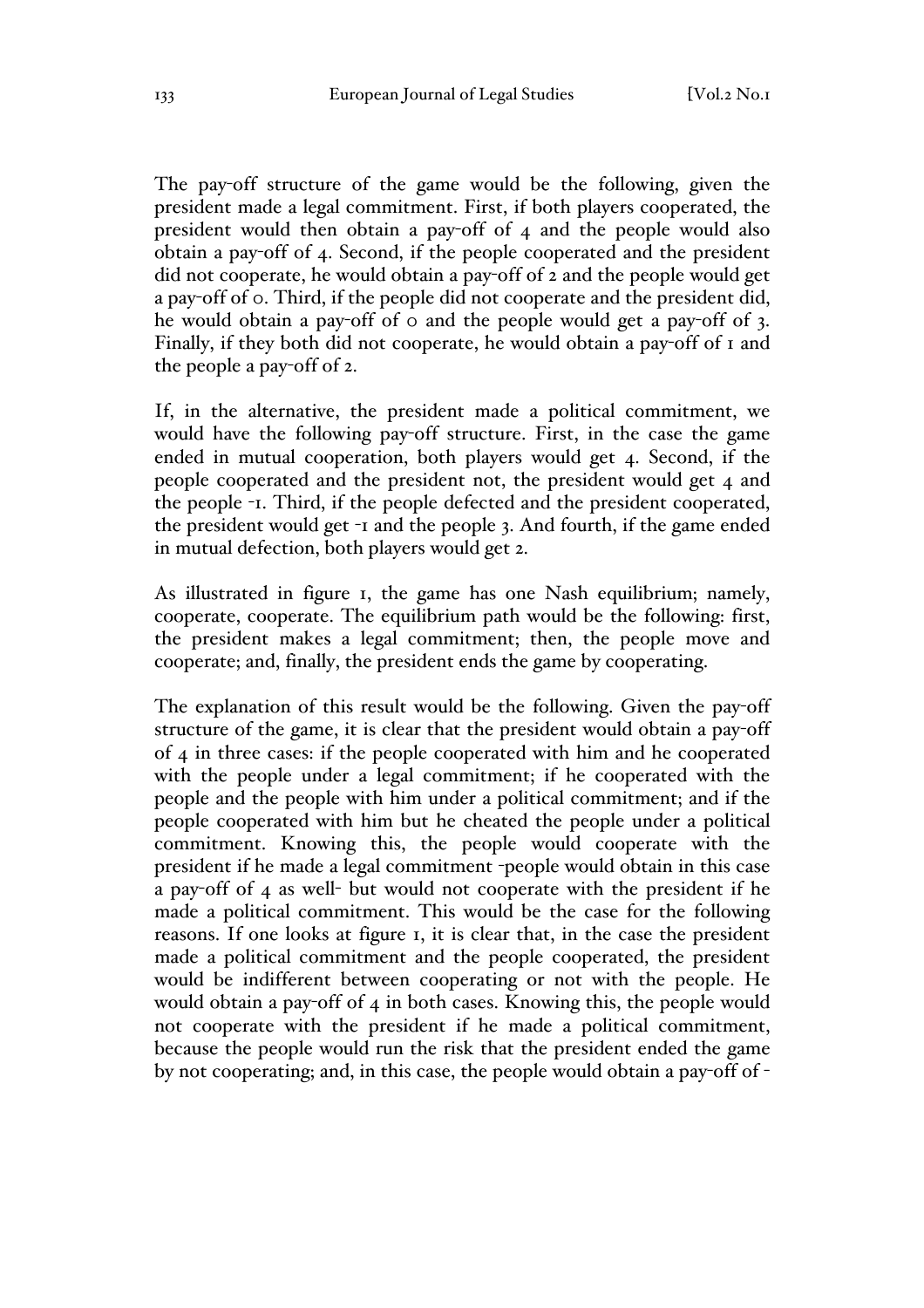$1^{14}$ . This being the case, if the people did not cooperate with him, the president would defect as well. In this case, both would obtain a pay-off of 2. Given this equilibrium path of the game in the case that the president made a political commitment, it is rational that he would opt for making a legal commitment.

Figure 1: Cooperation game with a legal commitment



### VI.CONDITIONS FOR THE EMERGENCE OF LAW AS CREDIBILITY

The second question I want to address in this article is related to the conditions for the emergence of law as credibility. We have seen so far that law can be better understood as the most sophisticated institutional technology intended to give credibility to commitments. Therefore, if rational, political actors should choose law if and only if they are going to obtain a plus of credibility, compared to other instruments that could encapsulate the commitment they want to make.

In the third section of this article, I already argued, following Stephen

 $14$  I assume that the classical rationality paradigm of economic theory does hold here as regards risk attitudes of players. Therefore, both people and the president are averse to risk.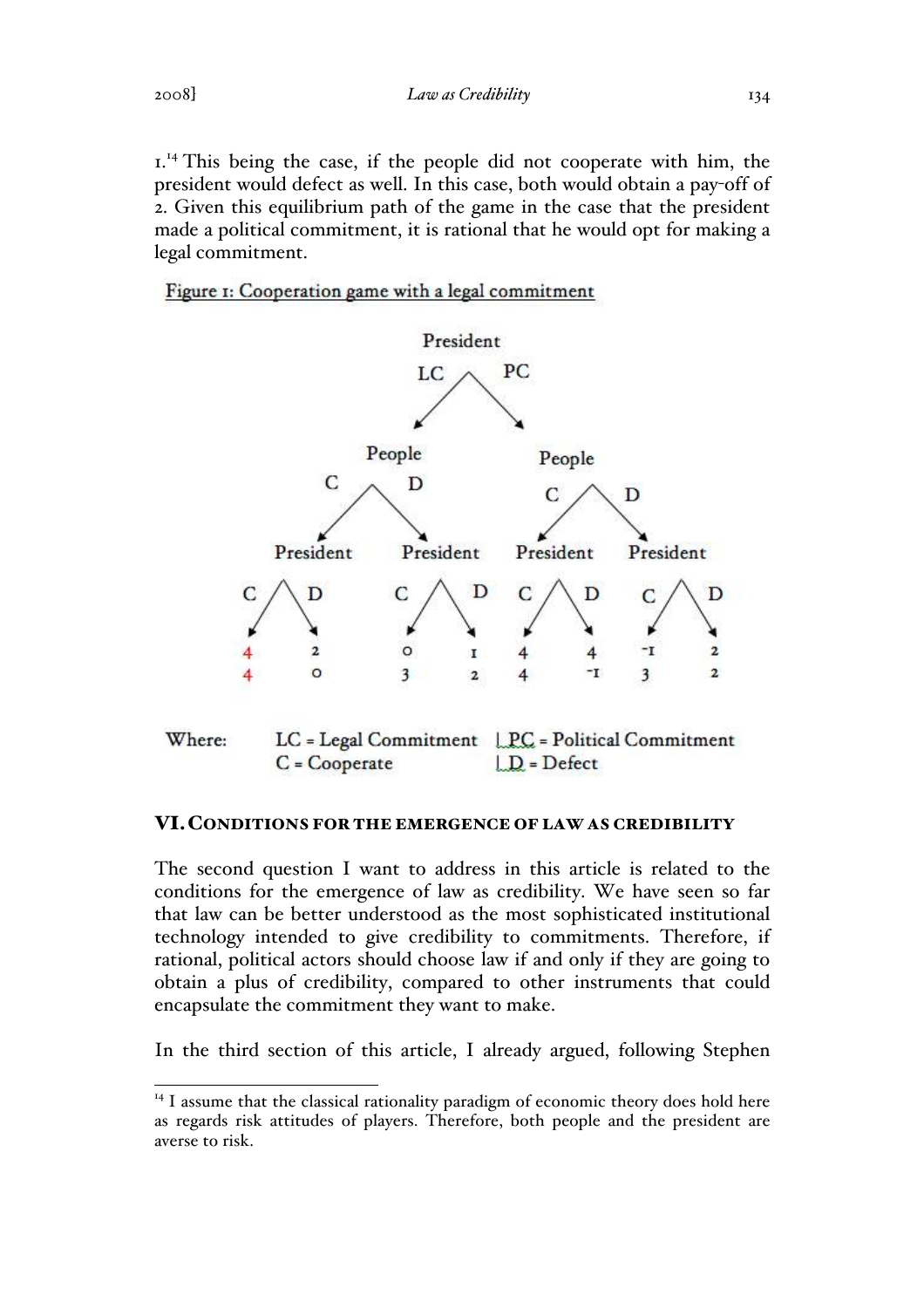Holmes, that the most important independent variable that would explain the tendency of political actors to use law would be self-interest. In particular, it was argued that their need for obtaining cooperation from the ruled to obtain the preferences of the ruling is the key to understanding the emergence or the retrenchment of the rule of law. In this section, I shall further refine and develop this argument.

To start with, it is important to acknowledge that political actors are not always motivated by their egoistic self-interest. As Holmes himself contends,<sup>15</sup> using self-interest as the only motivation underlying political actors' behaviour offers a "highly stylised and simplified account of the emergence" of the rule of law. To further refine this account, it is therefore necessary to introduce other types of motivations that even though less recurrent in political actors' rationale are nonetheless at least as relevant as self-interest.

In this vein, Elster speaks of three kinds of human behaviour motivation: interest, reason and passion. According to this author,

"By interest, I mean the pursuit of individual or group advantage. […] Among the passions, I include not only the emotions as usually understood, but also hunger, thirst, sexual desire, states of pain and states of intoxication from drugs, and madness. By reason, I mean any impartial attitude motivated by concern for the common good or for individual rights and duties".<sup>16</sup>

Besides political actors' different kinds of motivations, we need, in second place, to introduce the time variable in our analysis. In effect, political actors, if rational, look ahead and reason backwards when considering whether to make a commitment or not. That is, they do not only think of the time in which they make the commitment; they also think, or attempt to think, of the time in which the commitment they made will have to be fulfilled.

However, political actors, as all human beings do, may change motivations over time. Elster refers to this aspect as 'time-inconsistency'. Political actors try to cope with time inconsistency in a variety of ways. Precisely one of the ways to cope with it is through commitment technologies.

Mixing both aspects -the taxonomy of political actors' motivations and the

 <sup>15</sup> S. HOLMES, "Lineages of the Rule of Law", *o.c.*

<sup>&</sup>lt;sup>16</sup> J. ELSTER, "Don't Burn your Bridge before You Come to It: Ambiguities and Complexities of Pre-Commitment", *University of Texas Law Review*, 2003, pp. 1755-ff.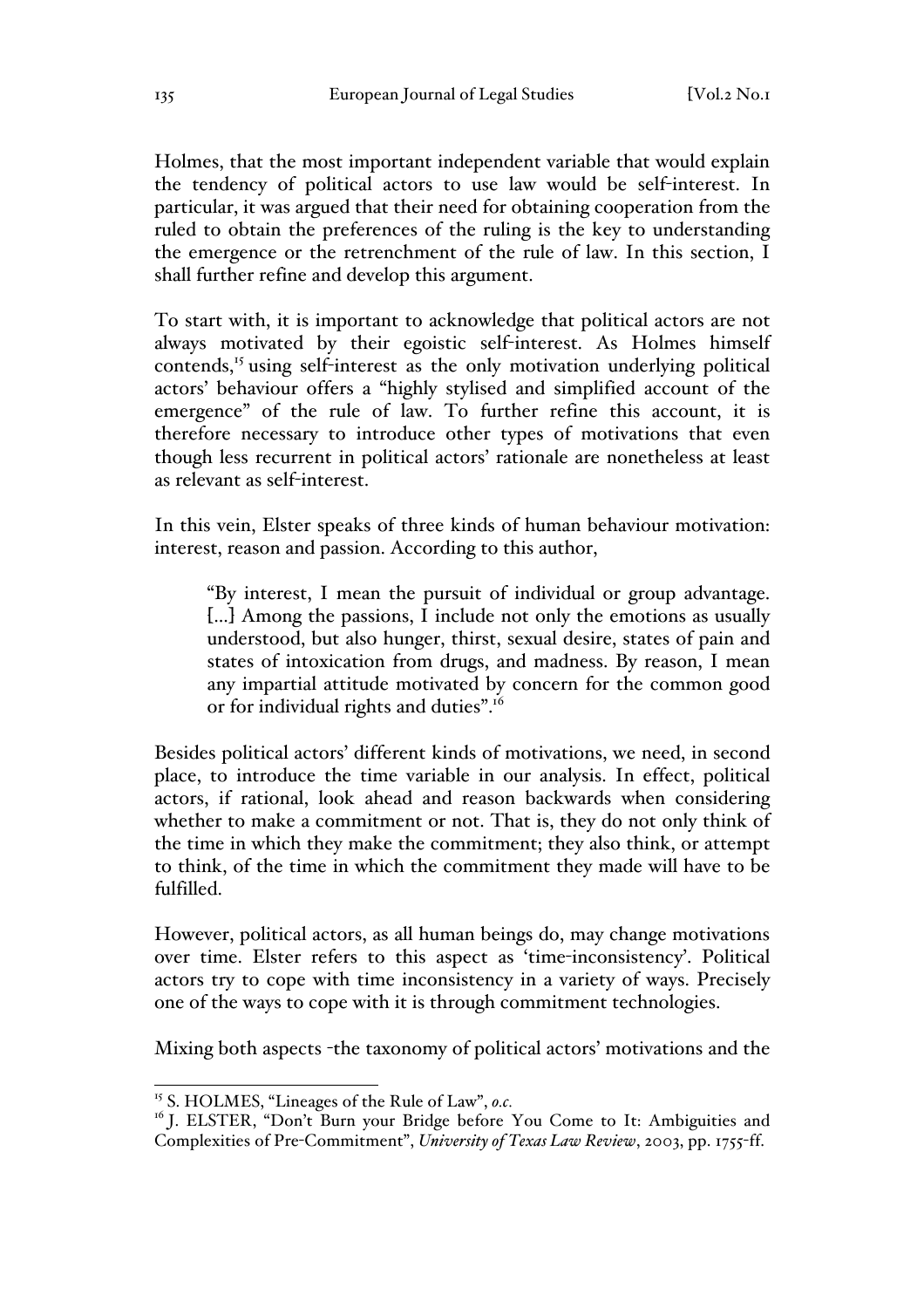time variable- further helps to refine the way in which we can understand the choice by a political actor of law instead of politics, since it provides us with a more realistic framework of the conditions under which these choices are normally made. To clarify: imagine that a political actor is considering committing himself not to be president for more than two mandates. In time 1, the time in which he is considering making the commitment, he is motivated by self-interest: he thinks that if he commits, he will have more chances of winning an election. However, this actor is able to anticipate that, in time 2, when the time to fulfil the commitment comes, the emergence of unforeseen circumstances -for example, a war- may advise that the general interests of the nation would be better served if his party did not change candidate. He also knows that, given those circumstances, reason -which has been defined here as the 'common good'- would weigh more in his decision than self-interest. In this case, and even though he would have more chance of winning the election if he encapsulated his PTL commitment in the constitution, he decides to make a political announcement that he will not stay in office for more than two terms.

### VII. MOTIVATIONS AND TIME-INCONSISTENCY

We therefore have to take into account which motives political actors will have at the time they make the commitment (time 1) and which reasons they foresee will motivate their behaviour at the time they have to fulfil their commitments (time 2) in order to clarify the conditions under which law understood as credibility is more likely to emerge.

In table 2, I present a summary of all possible combinations of motives both in time 1 and in time 2 and the outcomes these combinations may yield. I use as an example the limitation of presidential mandates. Therefore, my point of departure is a political actor who has to make the choice of encapsulating his commitment not to be president for more than two mandates either in law or in politics. I assume in my example that the political actor is rational and able to anticipate what his motivation will be in time 2.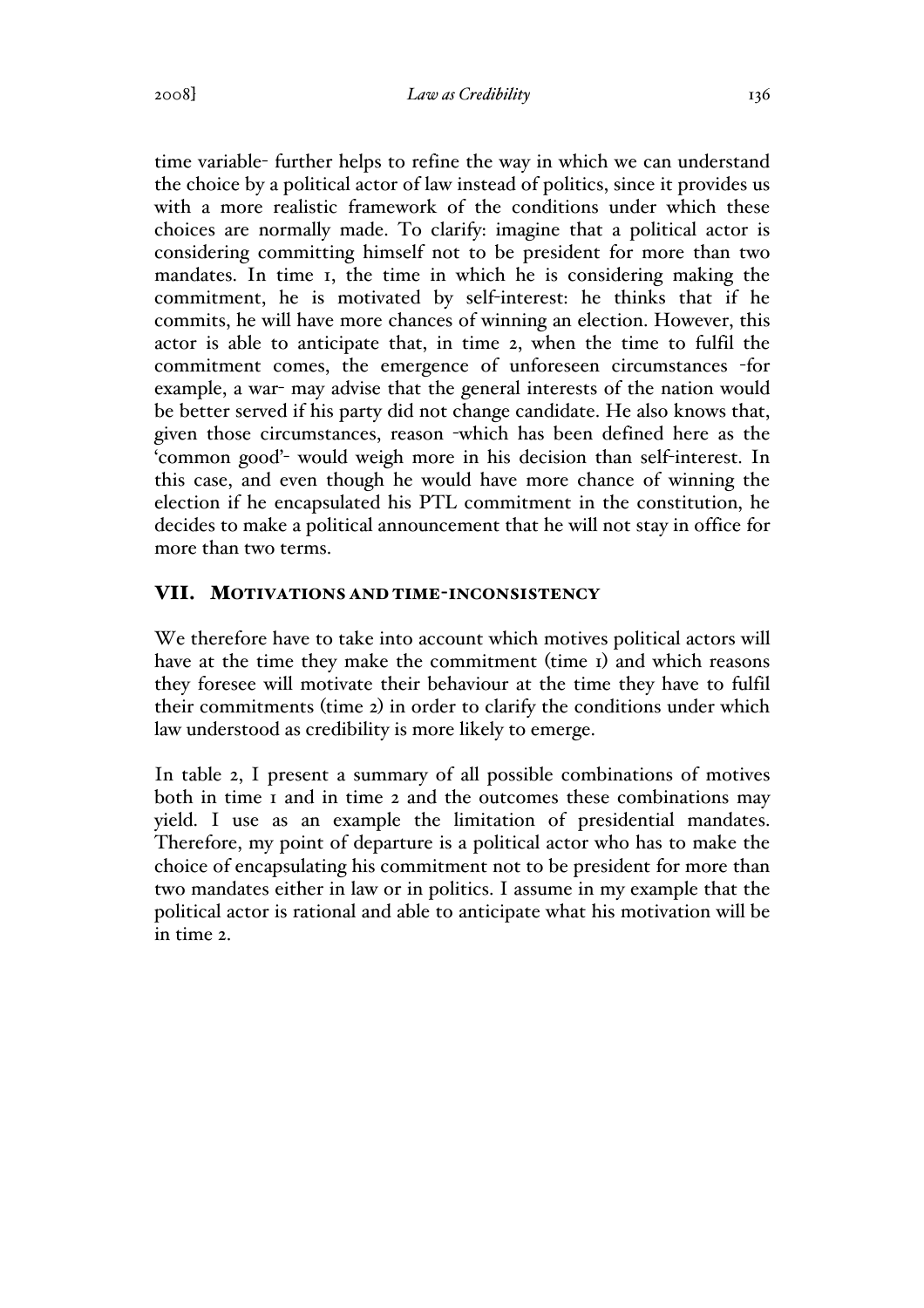|                                       | Тr       | T <sub>2</sub> | Outcome                 |  |
|---------------------------------------|----------|----------------|-------------------------|--|
| M<br>$\circ$<br>T<br>I<br>V<br>E<br>S | Interest | Interest       | Political<br>commitment |  |
|                                       |          | Reason         | Legal<br>Commitment     |  |
|                                       |          | Passion        | Legal<br>Commitment     |  |
|                                       | Reason   | Interest       | Legal<br>Commitment     |  |
|                                       |          | Reason         | Political<br>Commitment |  |
|                                       |          | Passion        | Legal<br>Commitment     |  |
|                                       | Passion  | Interest       | Legal<br>Commitment     |  |
|                                       |          | Reason         | Legal<br>commitment     |  |
|                                       |          | Passion        | Legal<br>Commitment     |  |

|  | Table 2: Motives at time I and at time 2 |  |  |  |  |
|--|------------------------------------------|--|--|--|--|
|  |                                          |  |  |  |  |

### 1. *Interest versus interest, reason or passion*

In the first scenario, the president is motivated by interest at time 1, and he is able to anticipate that he is going to be motivated also by interest at time 2. In this case, the outcome would be a political commitment. Being motivated by interest in time 1 means that he commits to limit presidential terms because he thinks that, in this way, he will be closer to winning the next election. In turn, being motivated by interest in time 2 means that the president will anticipate that he might want to stay in office in time 2. A political commitment would offer him a better way to escape from his promise than a legal commitment; however, this would reduce his chances of winning at time 1. My hypothesis is that his selfish motivation to survive in the long run would weigh more than his need for cooperation from the people in the short term. This would explain the emergence of politics in this case.

In a second scenario, the president could anticipate that he is going to be motivated by reason -*i.e.*, the 'common good'- in time 2. As we argued before, our political actor might want to leave a door open to escape from his commitment because he might think that the country would be better off if his party did not change candidate. He would opt in this case for a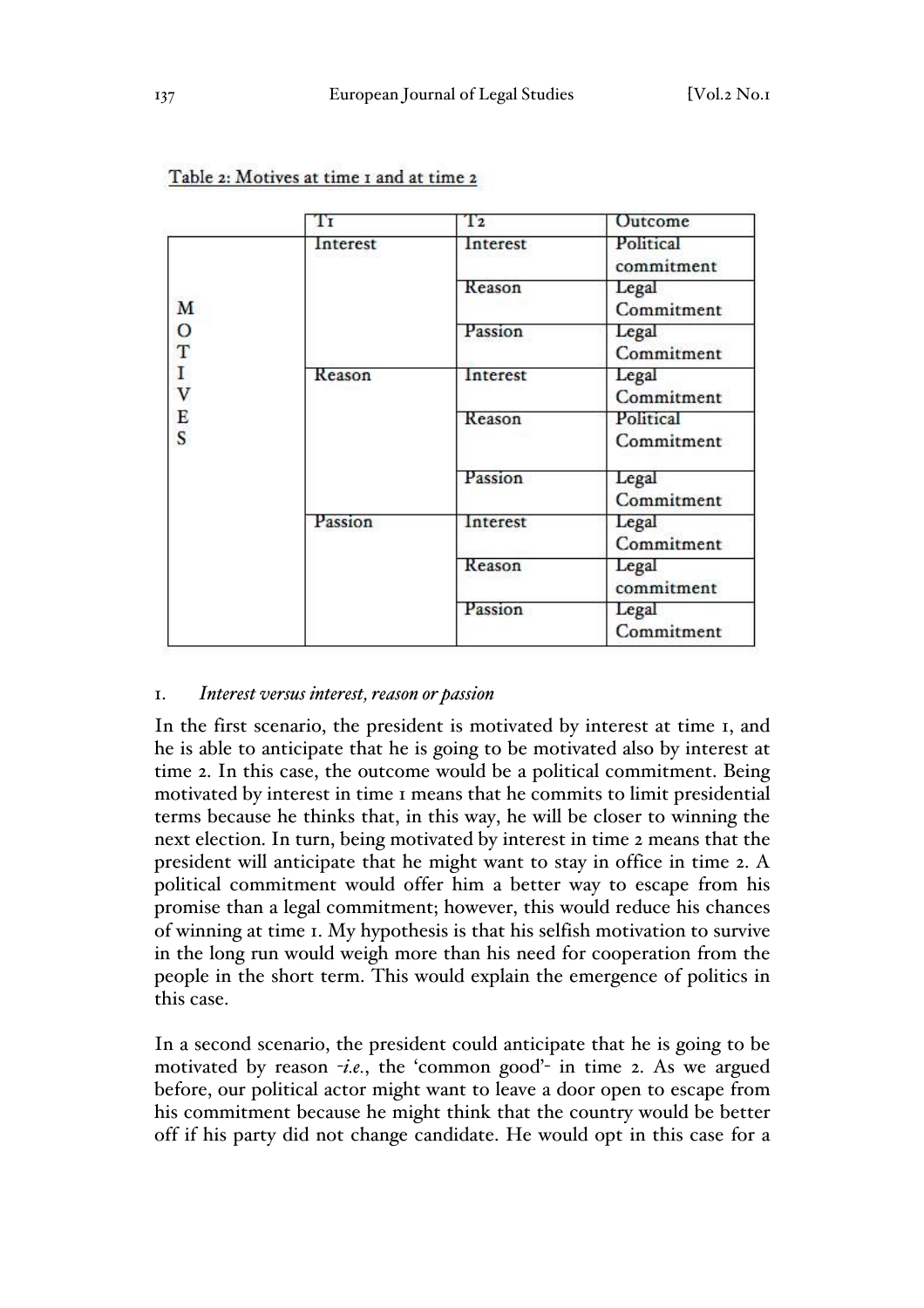legal commitment. In effect, his interest in time 1 in winning the election would weigh more in his decision. Even though he could anticipate that his motives are going to evolve towards reason with the passage of time, a political actor motivated by interest in time 1 is, by essence, a 'shortrunner'. Winning the election would be more important than the common good of the country, taking into account that the decision has to be taken in time 1. This is why he would make a legal commitment.

The third scenario is the case in which our political actor anticipates that passion is the motive that is going to drive his behaviour in time 2. Passion would mean here 'power addiction'. Thus, our political actor knows that he likes power too much and that, once he stays in power for a certain amount of time, he would never ever want to leave it. In this case, he would make a legal commitment. The reason why he would make a legal commitment in this case is because interest in time 1 and passion in time 2 work together in the same direction. If motivated by interest, he would make a legal commitment; his commitment would be more credible and, therefore, this would increase his chances of winning the election. And if motivated by passion later on, a legal commitment would make it harder for him to unfold his determination to stay in office. Both sorts of motivations would advise him to make the most stringent commitment to leave office he can afford.

Therefore, we have two instances in which law would be likely to emerge: the case of interest *versus* reason and the case of interest *versus* passion. This means that there would be one case in which Holmes' hypothesis would not hold; interest *versus* interest. To be sure, this outcome could be modified if other variables appeared. For example, it is clear that the more the president's re-election depended on his commitment, the more weight he would give to his interest in time 1 over his interest in time 2. To put it in other words, if his re-election depended on his ability to make a credible commitment to limit presidential terms, the president would become more myopic. Beliefs could also play an important role here and could, at the end, modify again the outcome for this scenario. For example, the president could firmly believe that a corruption scandal will explode. He could be interested in staying in office in order to shelter himself from legal attacks from the general attorney. In this case, his beliefs about the future could make him get back to a political commitment, even though he knew that re-election would be closer if he made a legal commitment.

However, for analysing all these scenarios I have not taken into account the role that other variables -like exogenous variables, or beliefs, for example- could play. Other things being equal, in a situation in which the president had an interest in winning the election at time 1, and he could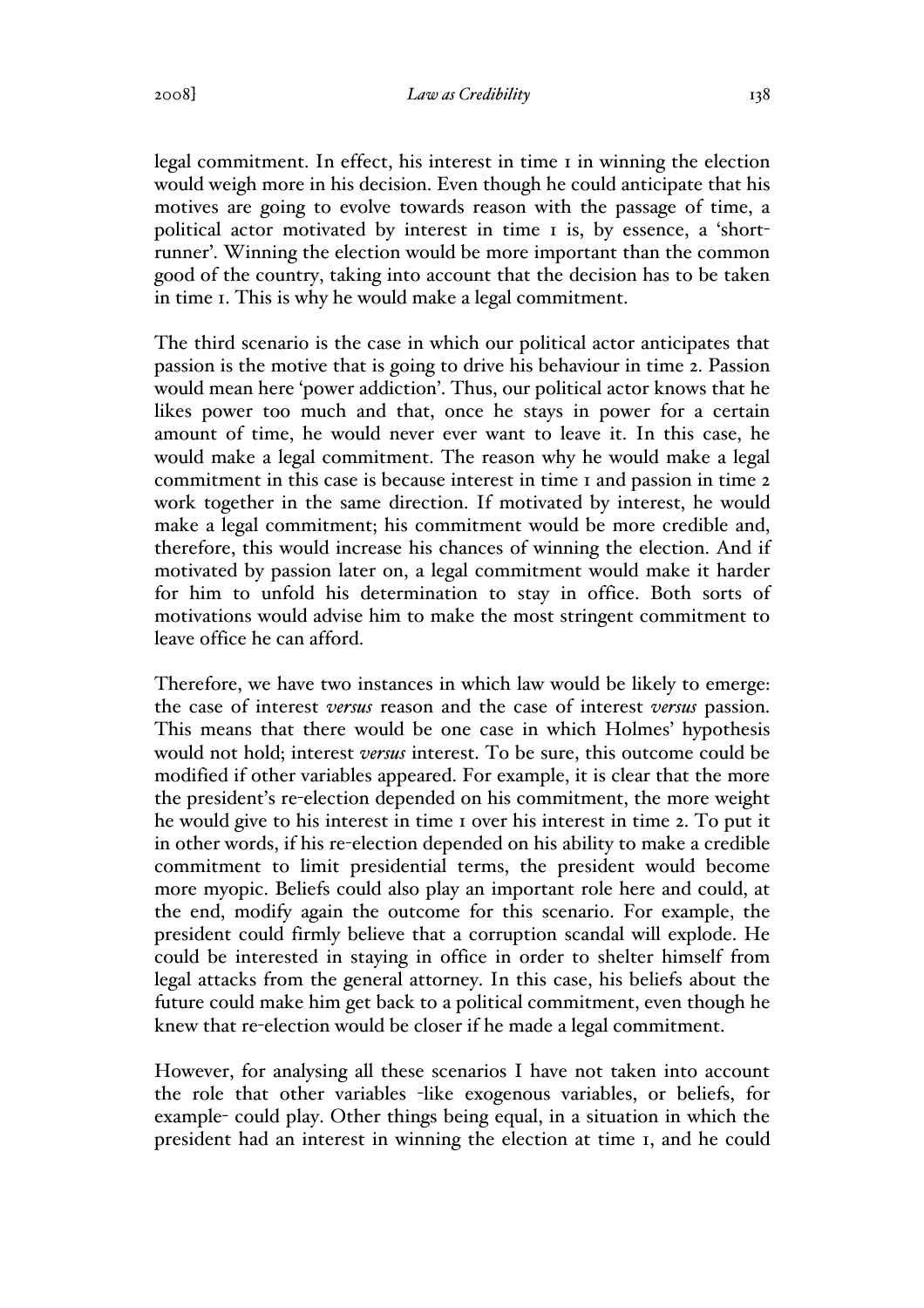anticipate that his interest at time 2 would be political survival, it is reasonable to think that he will use a lighter form of commitment.

#### 2. *Reason versus interest, reason or passion*

In this set of cases, I assume that the president would be motivated in time 1 by reason. I have identified 'reason' here with the 'common good'. Therefore, the president would commit to limit his terms in office because he would think that, in this way, the country would be better off. A limit on presidential terms in office would, at the minimum, be a vaccine against corruption; and, at the maximum, it would mitigate the risk of dictatorship.

However, in a first scenario, the president would be able to anticipate that he will be motivated by interest in time 2. As I have said before, 'interest' in time 2 means that the president anticipates that his motives will evolve towards political survival. This being the case, the president makes a legal commitment. The mechanism that would explain this choice would be that in the time the president has to make a choice, he is motivated by the common good. Precisely because he is in a cold state of mind, he is able to anticipate that his motivation can evolve towards political survival and, therefore, he opts for a tighter form of commitment.

In a second scenario, the president would also be motivated by reason in time 2. In this case, the president would make a political commitment as well. As stated previously, 'reason' would mean, in time 2, that the president thinks that the country is going to be better served if he does not leave office. This is an interesting case, in which reason would play against reason. Which of both would have more weight in the choice that the president has to make? If his concern for common good in time 1 weighed more than his concern for common good in time 2, then he would probably make a legal commitment; and, if his concern for common good at time 2 prevailed, he would make a political commitment. What is the reason why I conclude that he would do the second thing and not the first? The mechanism that would explain his decision to adopt a political commitment is, again, that he would be motivated, at the time he has to make a decision, by reason, and not by interest or passion. And a political actor motivated by reason, by the common good, is more able than a political actor motivated by interest or passion, to look ahead and reason backwards. In other words, prudence would assist him more than if he was motivated by interest or reason. Therefore, if prudent, he would be able to anticipate that the common good of the country would be better served if he stayed, and this would advise him to encapsulate his commitment in an instrument from which there could be easy escape.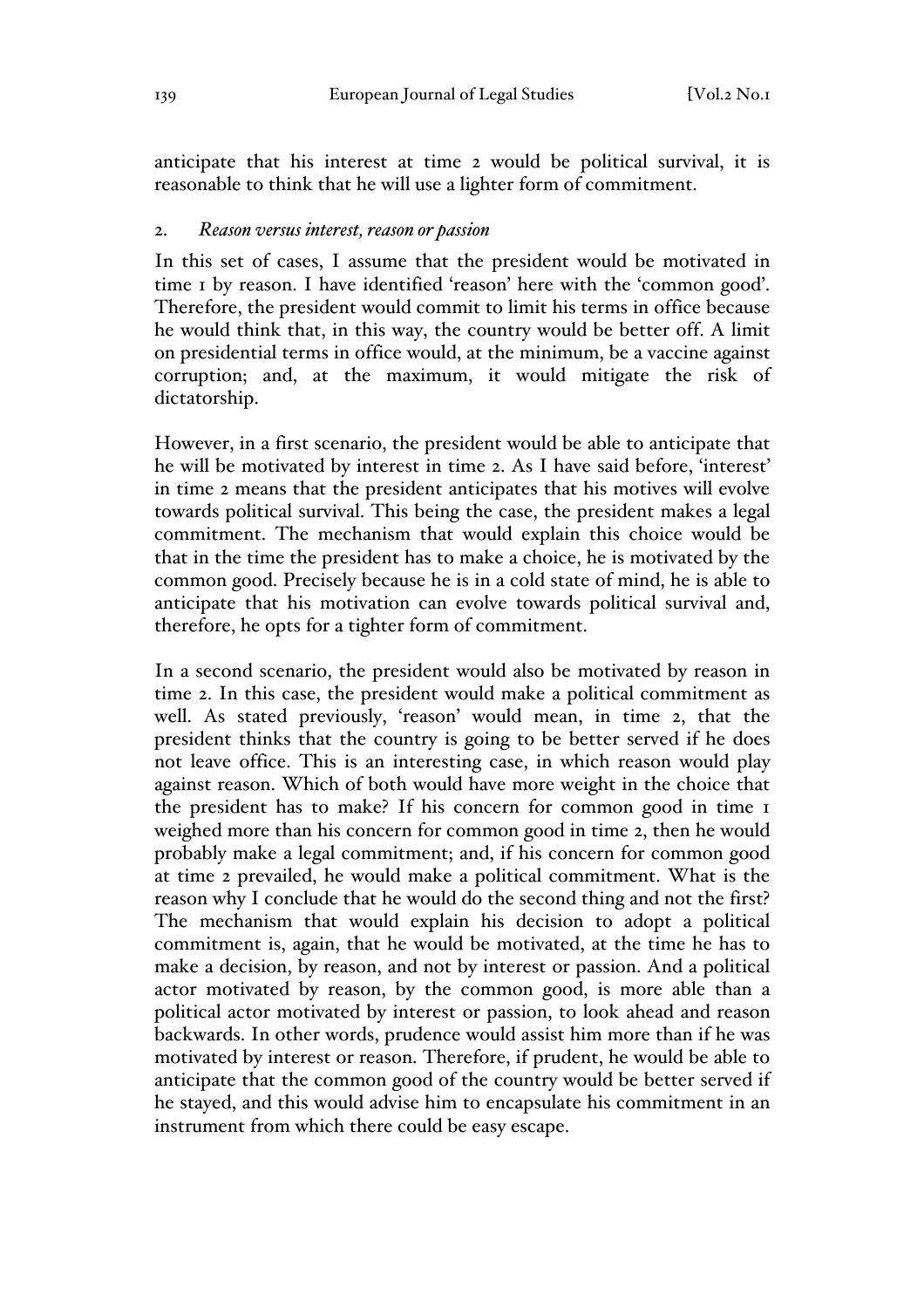In a third scenario, the president would be motivated by passion in time 2. Passion in time 2 means, as has been pointed out before, 'power-addiction'. The president, even though concerned by the common good in time 1, would be able to anticipate that, with the passage of time, he would become a power addict. But he makes this kind of reflection inspired by reason. In a state in which quietness would dominate his spirit, he would be able to understand the need to commit to leave office in a stringent way. He would, then, make a legal commitment.

Therefore, we would have two more instances in which law understood as credibility could emerge. Cases of reason *versus* passion are considered, by the literature that deals with commitment technologies, as the prototypical example in which law is likely to emerge. Sometimes, human beings are able to anticipate, when they are in a state of reasonable coldness, that this rationale may be substituted by emotions with the passage of time and with the prospect of commitment fulfilment. The example here is, traditionally, constitutional law making. In a state of calmness, political actors are able to anticipate that in the future the emergence of political passions may produce disruptions. They, therefore, commit to the main rules of the game before these passions arise.

The second case that we have analysed here, reason *versus* interest, has been less studied by the literature on commitment technologies. However, the mechanism that would explain the emergence of law in this type of situation would be similar to that in the case of reason *versus* passion; reasonable and prudent men are able to anticipate that their motives are going to evolve towards political survival. This hypothesis is realistic. Once in power, political actors become political survivalists. The best time to counter-balance such interest would be the moment in which the commitment has to be made. Law, if credible enough, would then be the adequate instrument for tying a political actor's hands.

#### 3. *Passion versus interest, reason or passion*

In this set of cases, we are going to analyse three scenarios in which our political actor makes his choice motivated by emotions. In particular, the president would commit to limit presidential terms out of conviction; he is a vocal passionate advocate of checks and balances and he thinks that putting a limit on presidential mandates would be a step further in realising his ideological program in this regard. Note that his commitment to PTL does not come from interest -it is independent of whether he enhances his chances of winning with this commitment- or from a concern for the common good of the nation. It comes from ideology; it comes from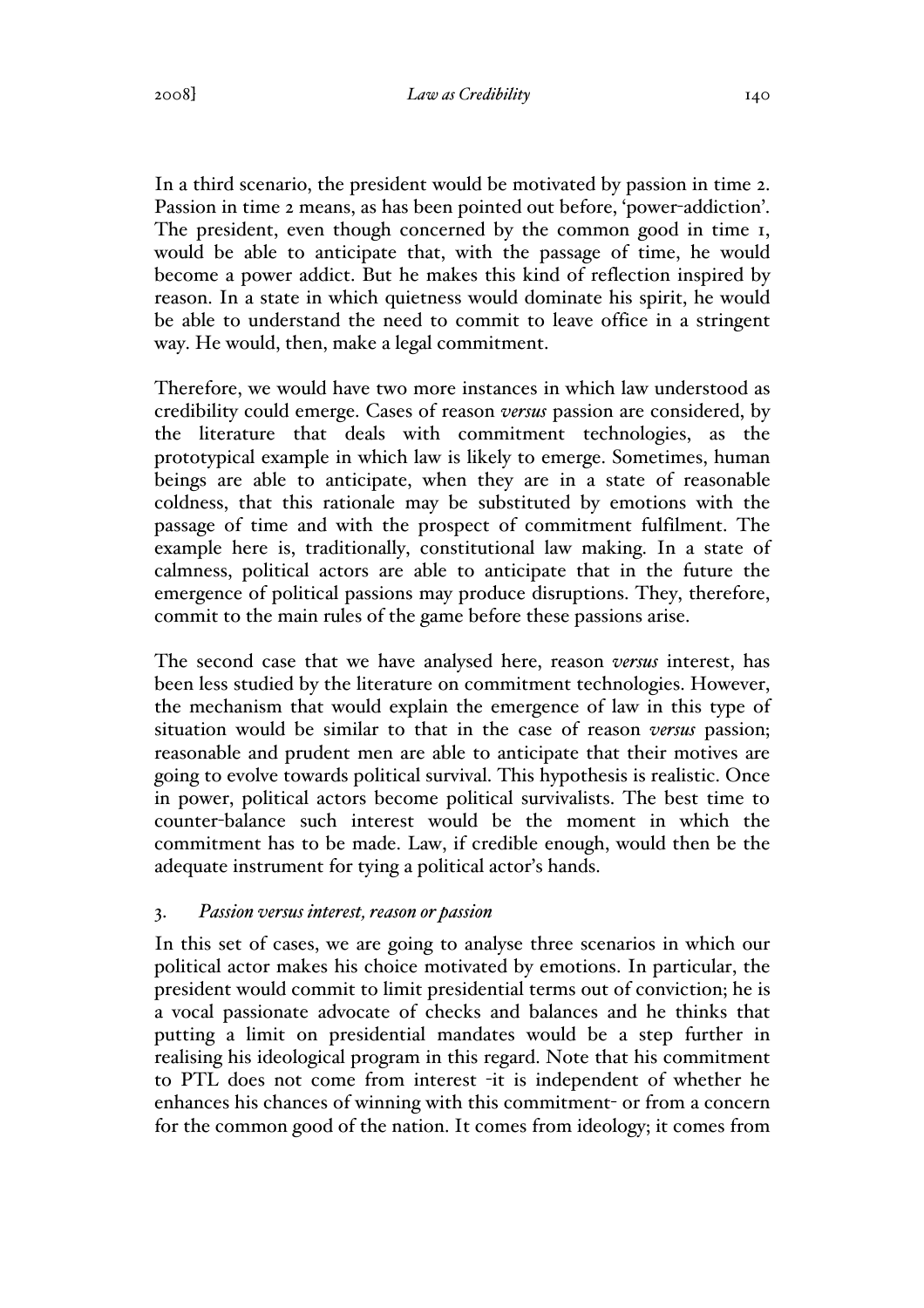an intense conviction about what the right thing to do in politics is.

Jon Elster, following Loewestein terminology here, calls the two first cases -passion *versus* interest, and passion *versus* reason- 'hot to cold' empathy gaps. They differ from 'cold to hot' empathy gaps, which have been examined previously. Thus, the cases of interest *versus* passion and reason *versus* passion would be instances of 'cold to hot' empathy gaps. The traditional view on the matter holds that the most likely scenario for the emergence of commitments -and, therefore, for the emergence of tight forms of commitments- is when we have a 'cold to hot' empathy gap. That is, when political actors, either motivated by interest or by reason, are able to visualise that passion will be the motive that will drive their behaviour in time 2, it is more likely that hard forms of commitment will emerge. My account is, as has been seen, in line with the traditional view on the matter. However, Elster argues that, even though it may seem paradoxical at first sight, 'hot to cold' empathy gaps may be an instance in which tight forms of commitment may emerge as well.

Therefore, in a first scenario, the president knows that he is going to be motivated by interest in time 2. As we know, interest in time 2 means 'political survival'. How would an actor intoxicated by the vapours of ideological radicalism behave if he had to make a decision in this regard? He would, of course, make a legal commitment. There are two reasons for this. First, because he would be intoxicated by ideology and, in these cases, it is hard to see that motivations may evolve with time and that, once in power, the ideological fever may fade and be substituted by the interest of staying in power. An alternative explanation would be that he might visualise that if he did not make a hard commitment to limit his presidential terms in office when he is in state of ideological convulsion, the passage of time could mean that other considerations -in particular, interest- were taken into account in his decision. This is an instance in which passion really plays *against* interest. In other words, the president would take advantage of the fact that he is motivated by passion in time 1 to stick to his preference at that time, fearing that if his state of mind changed to a colder mood, he might not take the same decision.

This second explanation is, in my view, more plausible that the first, since it assumes a certain degree of rationality in the political actor's spirit. As Elster points out, passion is the opposite of reason understood as common good, not rationality. Political actors, even if ideologically intoxicated, are able to see that their ideological fervour may be appeased with the passage of time and precisely react against it. This argument also helps to build a hypothesis as regards the second scenario, passion *versus* reason. At time 2, reason would mean that the president thinks that the common good of the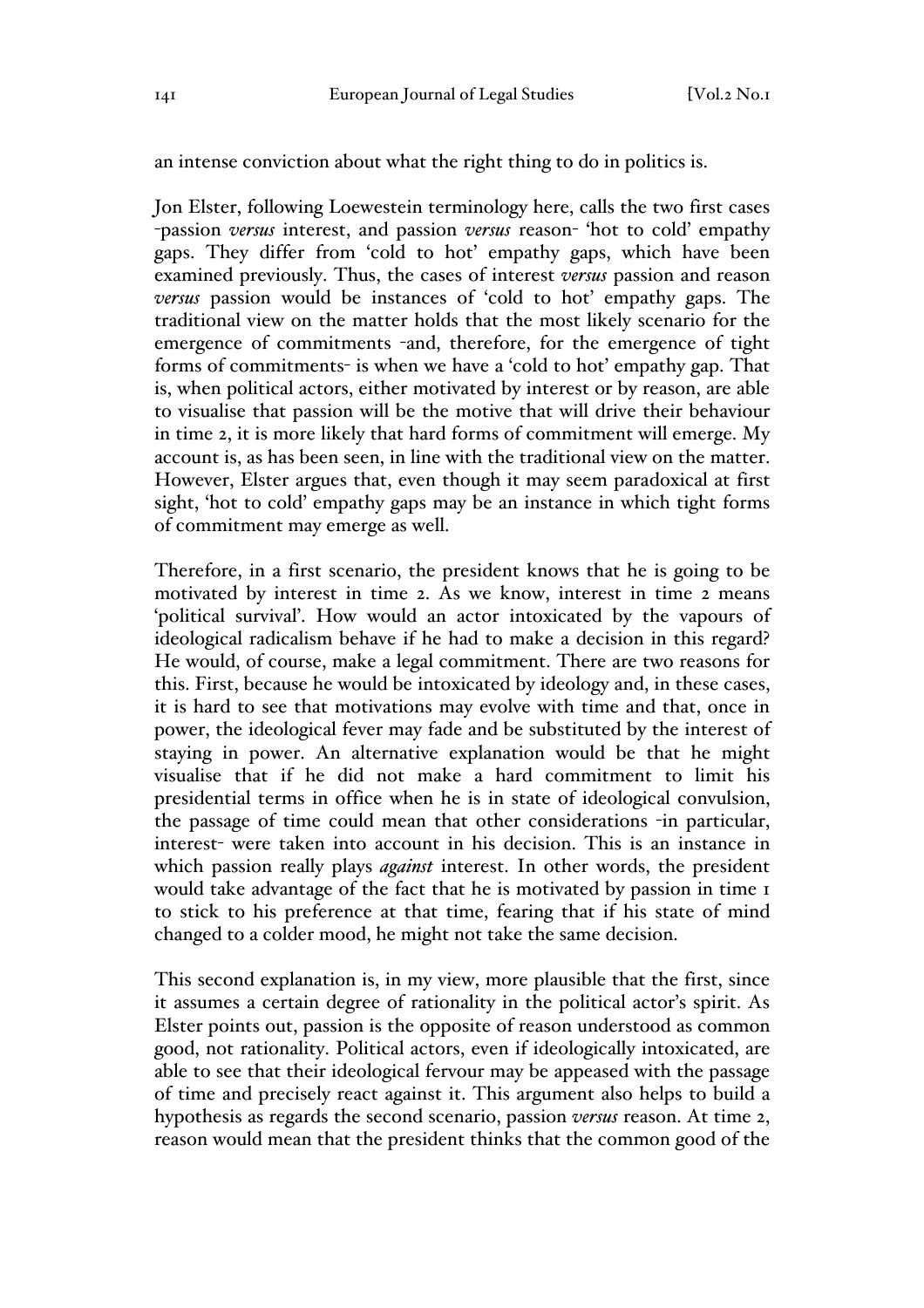country would be better served if he does not leave office. In this case, the president would also make a legal commitment to limit presidential terms in office. And he would do this, again, out of fear. He might think that, as time passes, other considerations would be taken into account -in particular, his concern for the common good of the nation- and this could make him have doubts about his ideological commitment to checks and balances. The best thing to do would be, in this situation of ideological compulsion, to conjure the fears of reasonableness through tying the president's hands as hard as he can.

The third scenario is one in which passion plays against passion. Passion in time 2 means, as we already know, that the president becomes a 'power addict' in time 2. This case would be an easy one; passion at time 1 and passion at time 2 would work in the same direction. Therefore, if a political actor strongly motivated by checks and balances thinks that, once in power, he could become a power addict, then the most rational thing to do for him would be to adopt a tight form of commitment.

# 4. *Law, a product of passion?*

The most interesting conclusion that we may extract from the preceding analysis is that, of all three settings, law is more likely to emerge when passion is present at time 1. 'Hot to cold' empathy gap cases would be the instances where law, understood as credibility, would have more chances to emerge.

To be sure, this conclusion could be nuanced in a number of ways. In the first place, it is clear that I have given determined meanings to what interest, passion and reason mean in time 1 and time 2. When the time for a political actor to make a commitment comes, other motive-contents could be at play. The previous analysis is, nonetheless, realistic. I am not assuming anything extraordinary as far as the content of the motives of our player is concerned. Further, the hypotheses about motivations that I have built are in part based on my analysis of the PTL commitment both in the US and in Spain. In any case, the important thing would be to point out that it is not totally incorrect to argue that law may be the product of passion; on the contrary, as the cases that I have discussed show, passion can be the most appropriate atmosphere for the emergence of law, at least under certain conditions.

Second, as I have already discussed, I have totally excluded in my analysis the role that other variables could and, in fact, do play when a political actor has to make a choice of this significance. For example, the emergence of exogenous variables, such as a corruption scandal when the